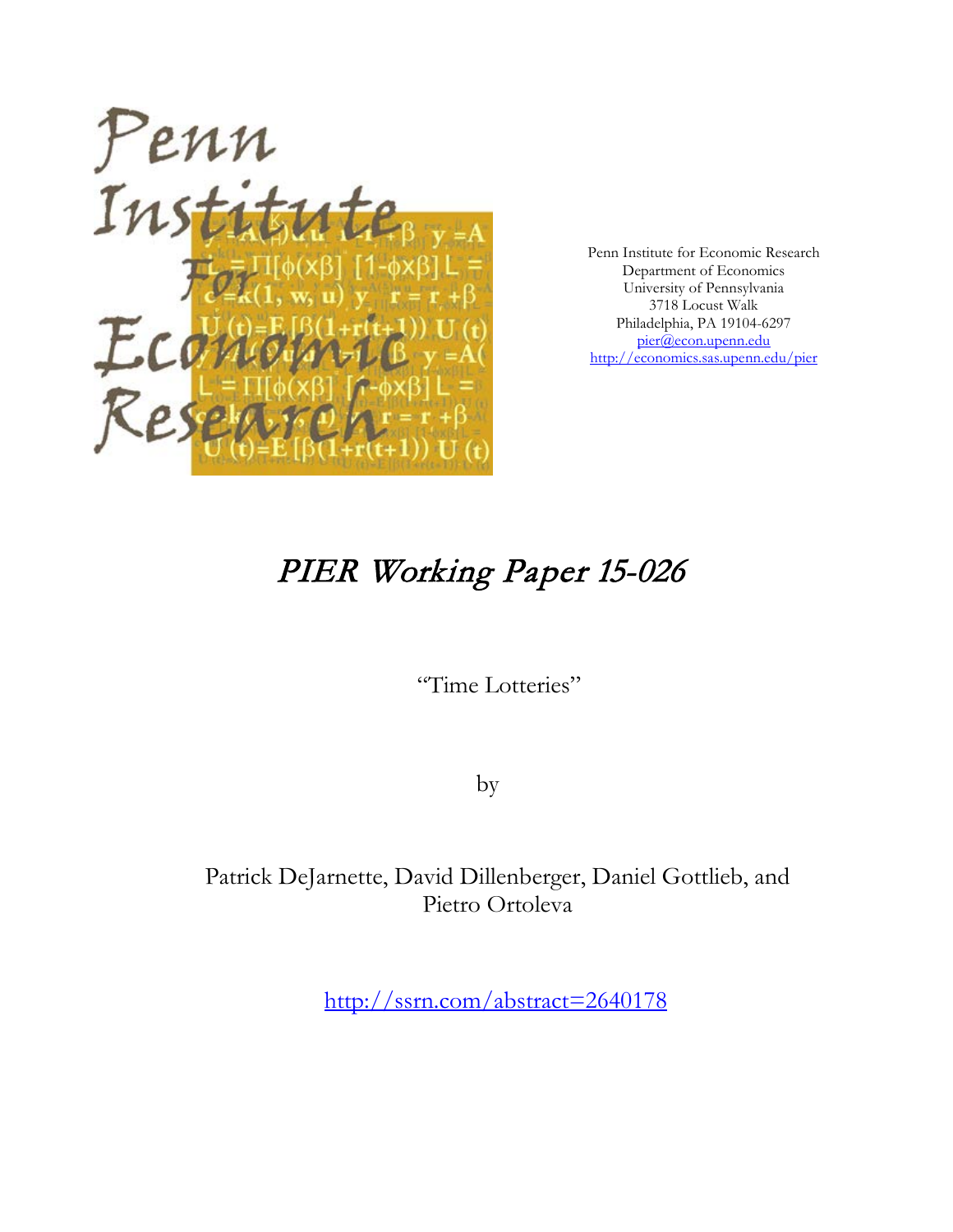## Time Lotteries<sup>∗</sup>

## Patrick DeJarnette; David Dillenberger; Daniel Gottlieb, Pietro Ortoleva<sup>¶</sup> July 31, 2015

#### Abstract

We study preferences over lotteries that pay a specific prize at uncertain dates. Expected Utility with convex discounting implies that individuals prefer receiving  $x$  in a random date with mean t over receiving  $x$  in t days for sure. Our experiment rejects this prediction. It suggests a link between preferences for payments at certain dates and standard risk aversion. Epstein-Zin (1989) preferences accommodate such behavior, and fit the data better than a model with probability weighting. We thus provide another justification for disentangling attitudes toward risk and time, as in Epstein-Zin, and suggest new theoretical restrictions on its key parameters.

Key words: Discounted Expected Utility, Epstein-Zin preferences, Non-Expected Utility, Risk aversion towards time lotteries

JEL: C91, D81, D90

<sup>∗</sup>A previous version of this paper circulated under the title "Risk Attitudes towards Time Lotteries." We thank Alessandra Casella, Mark Dean, Larry Epstein, Yoram Halevy, Richard Kihlstrom, Efe Ok, and Mike Woodford for useful comments and suggestions.

<sup>†</sup>Wharton School, University of Pennsylvania. pdejar@wharton.upenn.edu

<sup>‡</sup>Department of Economics, University of Pennsylvania. ddill@sas.upenn.edu

<sup>§</sup>Washington University in St. Louis. dgottlieb@wustl.edu

<sup>¶</sup>Department of Economics, Columbia University. pietro.ortoleva@columbia.edu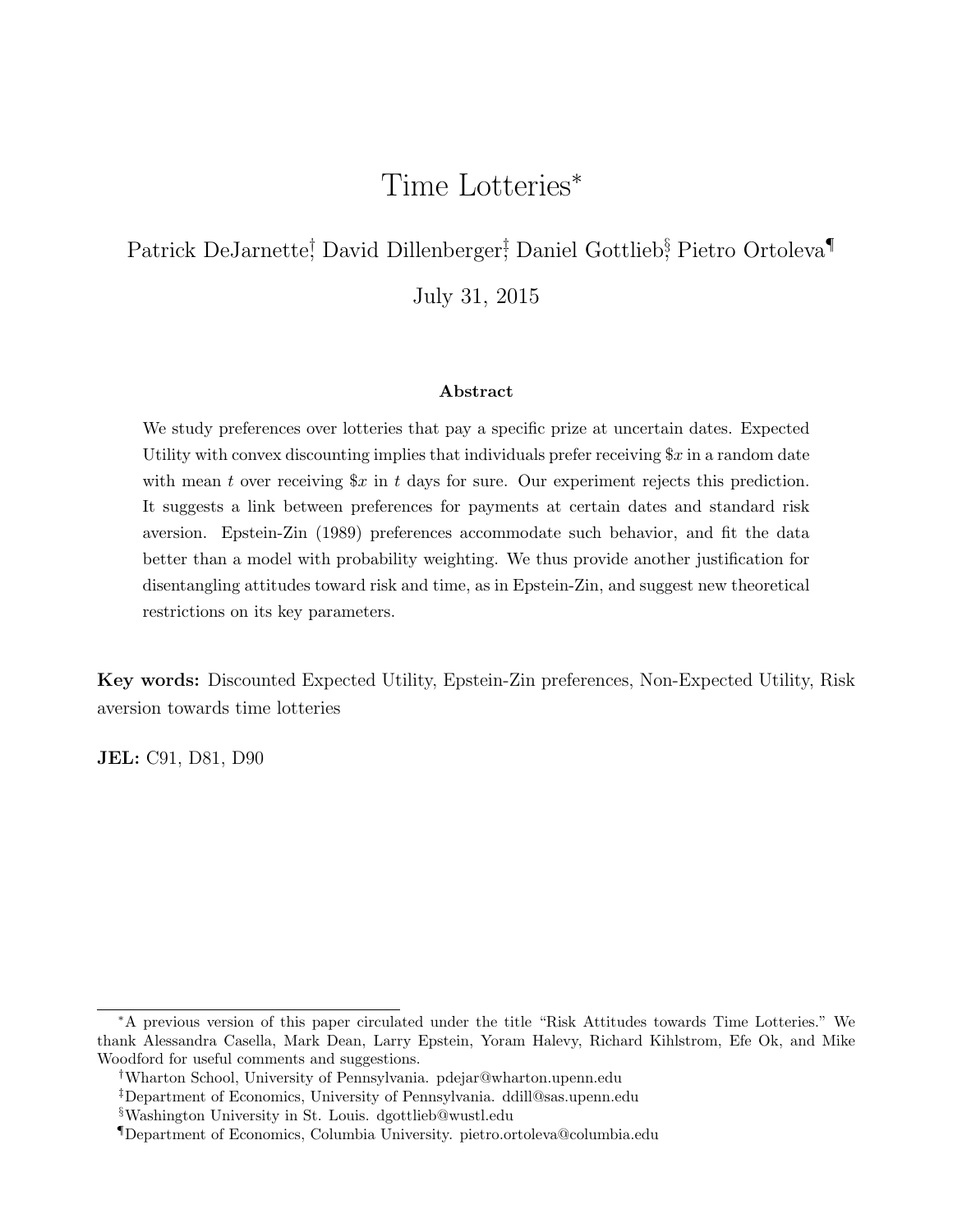## 1 Introduction

Suppose you are offered a choice between (i) receiving  $x$  in period t for sure, or (ii) receiving  $x$  in a random period  $\tilde{t}$  with mean t. For example, you can receive \$100 in 10 weeks for sure, or \$100 in either 5 or 15 weeks with equal probability. Both lotteries pay the same amount and have the same expected delivery date. However, the delivery date is known in the first lottery and is uncertain in the second one. Suppose also that if you choose option  $(ii)$ , the exact payment date will be revealed immediately, eliminating any planning issues. Which would you choose?

In this paper we study preferences over time lotteries: lotteries that pay the same prize at uncertain future dates, with the uncertainty fully resolved immediately after the choice is made.<sup>1</sup> Uncertainty about timing has a bearing on many real life choices. For example, when one decides whether to invest in a project that is certain to start paying dividends in 5 years rather than in one which starts payments within an average of 5 years. Another example is whether to pay more to guarantee that the delivery date of an online purchase (like a book from Amazon) is  $t$ days from now, rather than t days on average.

The starting point of our analysis is the observation that the ubiquitous model of time preferences – Discounted Expected Utility with convex discounting – imposes a specific direction of these preferences: independently of the values of  $x$  and  $t$ , when offered a choice between options (i) and (ii) above, subjects should *always* pick the option with an uncertain payment date (ii); that is, they must be risk seeking over time lotteries (RSTL). To see this, recall that the standard way to evaluate a consumption path that pays c in each period and  $c + x$  in some period t is given by  $\sum_{\tau \neq t} D(\tau) u(c) + D(t) u(c+x)$ , where u is a time-independent utility function over outcomes and D is a decreasing discount function. If the consumption path is random, overall utility is obtained by taking expectations, leading to the Discounted Expected Utility (DEU) model. As long as the discount function  $D$  is convex, Jensen's inequality implies that option  $(ii)$  is preferred. Note that this is independent of the curvature of the utility function u, as the payment is the same in both options. Since virtually all discount functions used in economics are convex (including exponential, hyperbolic, and quasi-hyperbolic; see Figure 1) and since non-convex discounting is possible at only finitely many points (as we discuss in Section 2), this is a fundamental feature of the standard model.

We contend that this prediction of DEU is too strong: in an incentivized experiment, we find that most subjects are not RSTL. Instead, subjects normally pick lotteries with known payment dates, exhibiting risk aversion over time lotteries (RATL). Our theoretical contribution is to show that two well-known generalizations of the standard model — the separation of risk aversion and time preference in Epstein and Zin (1989) (henceforth EZ) and a discounted non-Expected Utility model with probability weighting  $-$  can both account for this behavior. We then use

<sup>&</sup>lt;sup>1</sup>The notion of time lotteries is introduced in Chesson and Viscusi (2003) (termed "lottery-timing risk aversion"), and also analyzed in Onay and Öncüler  $(2007)$ ; we discuss the relation with these papers below.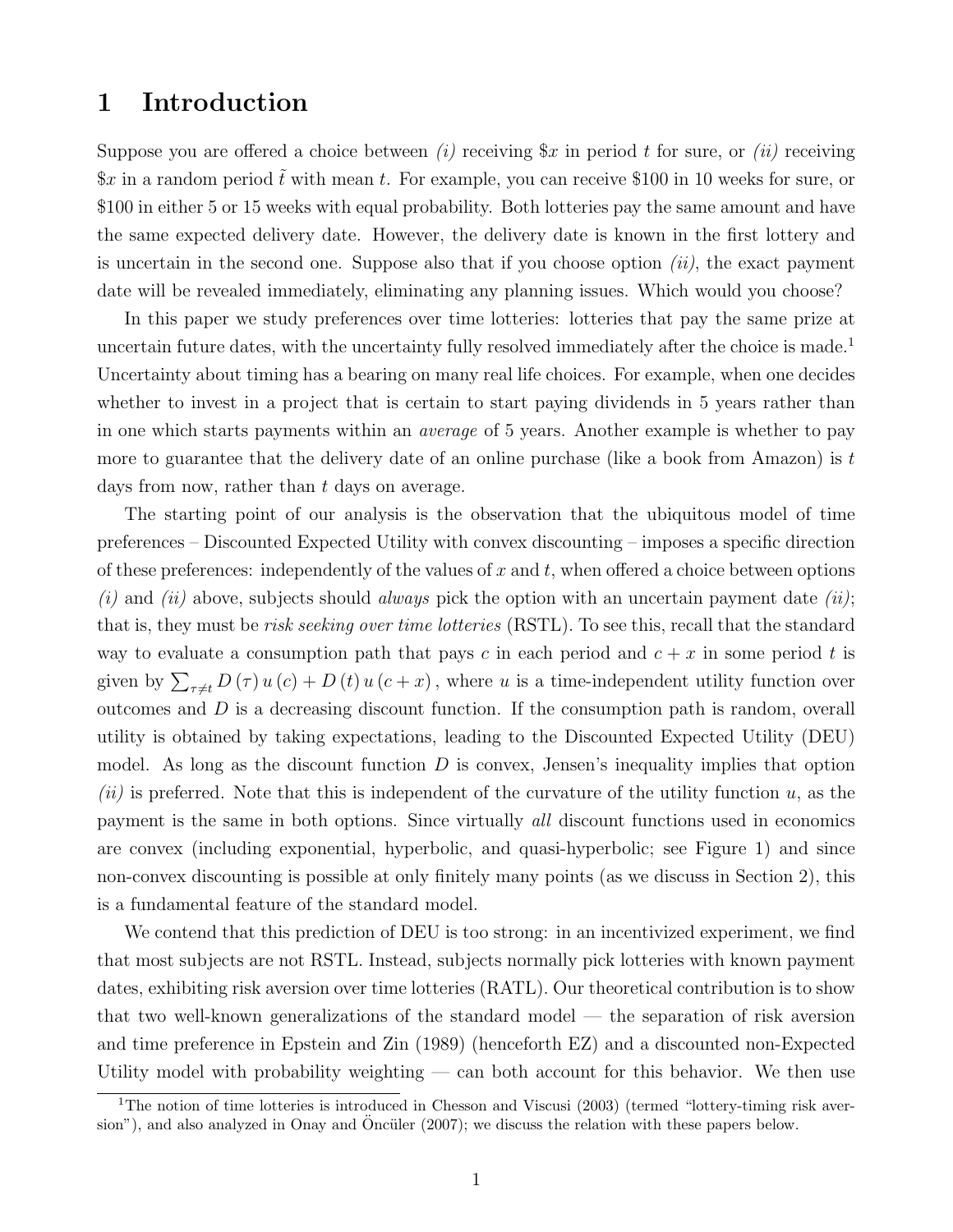Figure 1: The exponential, hyperbolic, and quasi-hyperbolic discount functions



**Notes.** The exponential, hyperbolic, and quasi-hyperbolic discount functions are, respectively,  $D(t) = \delta^t$ ,  $D(t) = \frac{1}{1+\gamma t}$ , and  $D(t) = \beta \delta^t$  for  $t \ge 1$  (with  $D(0) = 1$ ), where  $\beta, \delta \in (0, 1)$  and  $\gamma > 0$ . They are all convex.

our experimental findings to demonstrate that EZ better fits the data. Our results provide a new justification for the separation of attitudes toward risk and intertemporal substitution in EZ and also suggest new theoretical restrictions on its parameters.

According to EZ, time lotteries are evaluated by first computing the discounted utility of each consumption path in its support. Then, unlike in DEU, these discounted utilities are aggregated non-linearly; the certainty equivalent of the lottery over them is computed in a way that depends on the curvature of a function  $v$ , which captures the individual's risk aversion and is different from the function  $u$  used in evaluating deterministic consumption paths. If the individual is risk averse enough ( $v$  is sufficiently concave), then she will prefer a payment in a known date to a payment with an uncertain but mean preserving date. Thus, EZ predicts a correlation between risk aversion over time lotteries and standard atemporal risk aversion, since both are affected by the same parameter.

Another way to accommodate some risk aversion over time lotteries, also suggested in Onay and Oncüler  $(2007)$ , is to relax Expected Utility by aggregating the discounted utilities using expectation with respect to distorted probability weights. This Discounted Probability Weighting Utility model (DPWU) predicts a preference for known payment dates only among subjects who violate Expected Utility by sufficiently underweighting the probabilities of good outcomes.

We conducted an experiment to test if subjects are risk seeking over time lotteries, and, if not, to separate between the two explanations above. We first asked subjects to choose between pairs of time lotteries, where the distribution of dates in one option was a mean preserving spread of that in the other. We then measured standard time preferences. Lastly, we asked questions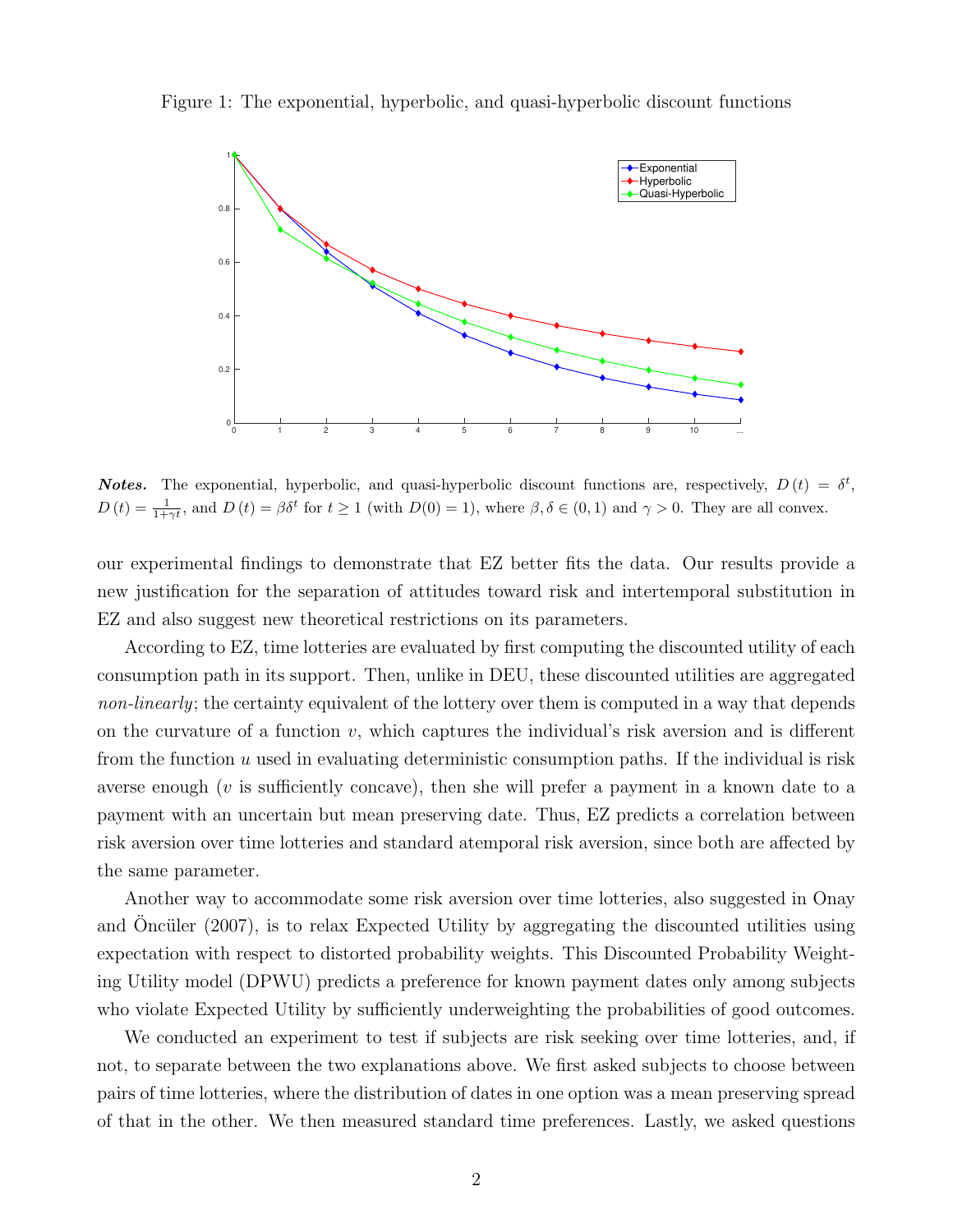on regular risk preferences to measure subject's atemporal risk aversion, as well as violations of Expected Utility and probability weighting. The following are our key findings:

- 1. Only a small number of subjects (less than 7%) are RSTL and the majority can be classified as RATL. When both options have random payment dates, most subjects still prefer the less risky ones (in the sense of mean preserving spreads), which suggests that they are not simply attracted to certainty.
- 2. A large majority of subjects (82%) exhibit convex discounting. The above result (1) remains unchanged if we restrict the analysis to these subjects.
- 3. Consistently with EZ, preferences for known payment dates are strongly related to atemporal risk aversion.
- 4. In contrast to DPWU, preferences for known payment dates are unrelated to violations of Expected Utility. Subjects who do not underweight probabilities still prefer known payment dates. The same is true if we focus only on those who abide by Expected Utility theory in atemporal risky choices (i.e., we eliminate those who both underweight and overweight probabilities). In addition, a regression analysis shows that the preference for known payment dates is unrelated to the degree of probability weighting.

Overall, our experimental results show the prevalence of RATL (contradicting DEU), and support the generalization based on EZ, but not the one based on probability weighting. This is of particular relevance because EZ is a widely-used model, especially in macroeconomics and finance. The common justification for adopting EZ is that it allows for two different parameters to govern attitudes toward risk and intertemporal substitution – an additional degree of freedom that has proved particularly effective in matching empirical data.<sup>2</sup> Behaviorally, it is sometimes justified as it allows for a preference for early rather than late resolution of uncertainty. Based on our results presented above, we suggest an additional reason to adopt this model: it permits a wider range of preferences over time lotteries, allowing decision makers to prefer payments with a known date.

The impossibility of DEU to accommodate different attitudes towards time lotteries can be understood with an analogy to the classic work of Yaari (1987). Within the (atemporal) Expected Utility framework, diminishing marginal utility of income and risk aversion are bonded together. But, as Yaari argues, these two properties are "horses of different colors" and hence, as a fundamental principle, a theory that keeps them separate is desirable. We show an analogous property in a temporal setting. Convex discounting, which is a property of pure time preferences, necessarily implies RSTL. There is no fundamental reason why the two notions should be related

<sup>&</sup>lt;sup>2</sup>See, for example, Bansal and Yaron  $(2004)$  and Chen et al.  $(2013)$ .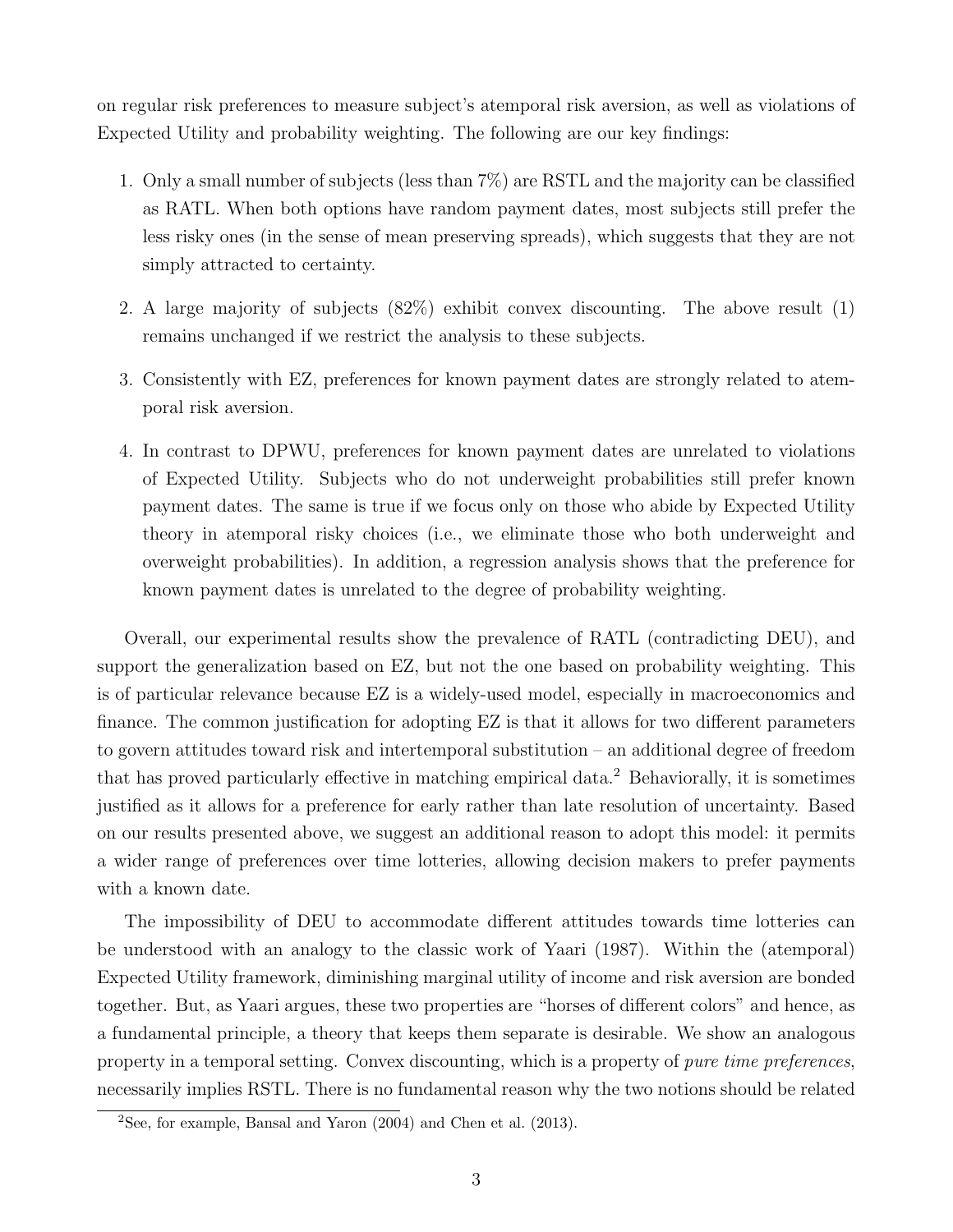and, in fact, we find their equivalence even more troubling than the equivalence pointed out by Yaari. This is because while diminishing marginal utility of income and risk aversion relate to two different phenomena, they are both reasonable properties of preferences. In our case, while decreasing willingness to wait (convex discounting) is a plausible behavioral property, supported by our experimental data, it seems that most people are not RSTL.

This paper is related to the literature on the interaction between time and risk.<sup>3</sup> Chesson and Viscusi (2003) introduce the idea of time lotteries, analyze the case of standard DEU with exponential discounting, and argue that uncertainty aversion over outcome timing should be correlated with uncertainty aversion over probabilities of outcomes. They conducted a hypothetical survey on business owners, and found that 30 percent of the subjects dislike uncertainty in the timing of an outcome. Onay and Oncüler  $(2007)$  generalize their theoretical result, pointing out that (what we call) RSTL holds in DEU for any convex discounting (their analysis also focuses on the roles of gains and losses). They conducted an un-incentivized survey, with large hypothetical payments, and also found that subjects dislike uncertainty in timing. They link this to violations of Expected Utility due to probability distortions. Unlike these two papers, we show that EZ can also theoretically account for a preference for sure dates. Moreover, we conducted an actual (incentivized) experiment in which we confirmed the prevalence of preferences for known payment dates. When we compared possible explanations, we found support for the one based on EZ. Eliaz and Ortoleva (forthcoming) studied the case in which the payment date is ambiguous, as opposed to risky. They found that the majority of subjects remain averse to this ambiguity, but the proportion is much smaller than that of aversion to ambiguous payments.

Other papers in the literature on the relation between time and risk mostly focus on different issues and do not analyze attitude towards time lotteries. For example, Halevy (2008) suggests a link between present bias (Strotz, 1955) and the certainty effect (Kahneman and Tversky, 1979) based on the idea that the present is known while any future plan is inherently risky. He shows that the two ideas can be bridged, if the individual evaluates stochastic streams of payments using specific non-Expected Utility functionals. Andreoni and Sprenger (2012) challenge a property of DEU, according to which intertemporal allocations should depend only on relative intertemporal risk. They conducted an experiment that focused on common-ratio type questions, applied to intertemporal risk. Their result indicates that subjects display a preference for certainty when it is available, but behave closely in line with the predictions DEU when only uncertain (future) prospects are considered. Andersen et al. (2008), Epper et al. (2011), and Dean and Ortoleva (2015) experimentally studied the relation between time and risk preferences. They found that time preferences are correlated with the curvature of the utility function, as predicted by the standard model; their results on the relation with violations of Expected Utility are mixed.

The remainder of the paper is organized as follows: Section 2 formally shows that DEU

<sup>3</sup>See Epper and Fehr-Duda (2015) and references therein.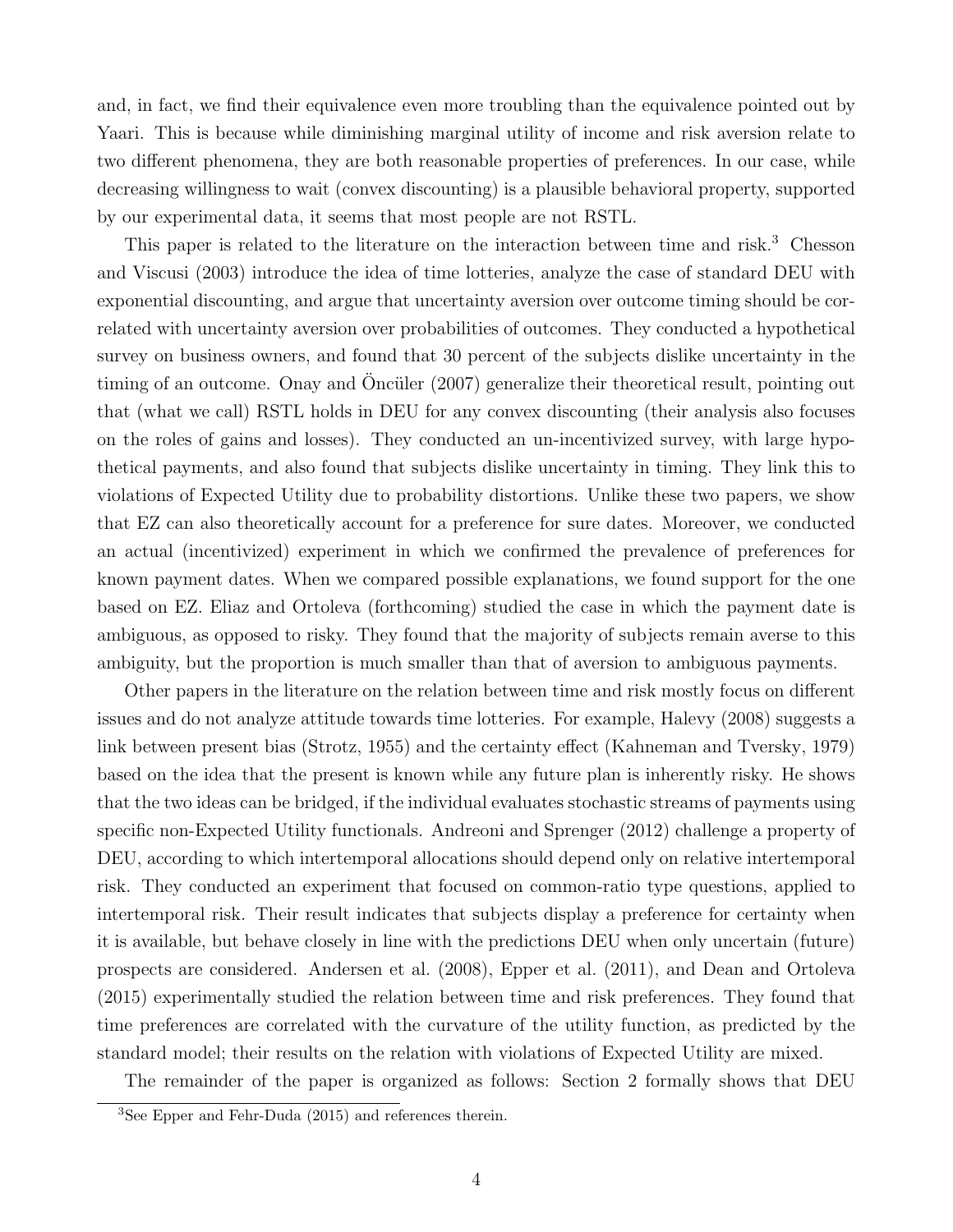implies risk seeking towards time lotteries. Section 3 introduces the two possible generalizations that can allow for a wider range of behavior — EZ and discounted probability weighting — and discuss their empirical predictions. Section 4 presents the experimental design and its results. The appendix includes proofs of the formal results and the experimental details.

### 2 DEU and Attitudes towards Time Lotteries

We assume time to be discrete and identify the set of possible times with the set of natural numbers. A consumption path is a sequence  $\mathbf{c} = (c_1, c_2, ..., c_t, ...)$  that specifies consumption in each period  $c_t \in \mathbb{R}_+$ .

Our analysis focuses on a particular type of lotteries over consumption paths, which we call time lotteries. Fix a base level of per-period consumption c. For each monetary prize  $x \in \mathbb{R}_+$ and time  $t \in \mathbb{N}$ , let  $(x, t)$  denote the consumption path that pays  $c + x$  in period t and c in any other period. A time lottery  $p_x = \langle p_x(t), (x, t) \rangle_{t \in \mathbb{N}}$  is a finite probability measure over  $\{x\} \times \mathbb{N}$ , that is, a lottery that yields an additional payment of x in period t with probability  $p_x(t)$ .<sup>4</sup> The degenerate lottery that yields  $(x, t)$  for sure is denoted by  $\delta_{(x,t)}$ . Let  $\mathcal{P}_x$  denote the set of all time lotteries with payment x. Preferences are defined over  $\mathcal{P} := \bigcup_{x \in X} \mathcal{P}_x$  and are represented by some function  $V : \mathcal{P} \rightarrow \mathbb{R}$ .

We say that preferences are risk averse towards time lotteries (RATL) if, for every  $x \in \mathbb{R}_+$ and every  $p_x \in \mathcal{P}_x$  with  $\sum_{\tau} p_x(\tau) \tau = t$ ,

$$
V\left(\delta_{(x,t)}\right) \ge V\left(p_x\right). \tag{1}
$$

They are risk seeking towards time lotteries  $(RSTL)$  if the sign in (1) is reversed.

According to the Discounted Expected Utility model (DEU), the value of each time lottery  $p_x$  is given by

$$
V_{DEU}(p_x) = \sum_{t} p_x(t) \left[ \sum_{\tau \neq t} D(\tau) u(c) + D(t) u(c+x) \right],
$$

where  $u: X \to \mathbb{R}_+$  is a continuous and strictly increasing utility function, and  $D: \mathbb{N} \to (0, 1]$  is a strictly decreasing discount function.

We say that a discount function is *discretely convex* if  $D$  is a convex function when defined,

<sup>&</sup>lt;sup>4</sup>To avoid confusion, let us emphasize that time lotteries are fundamentally different from lotteries that pay an uncertain amounts in different periods. For example, the time lottery that pays \$1 in either periods 1 and 3 with equal probabilities is very different from the lotteries that pay \$0 or \$1 with 50 percent chance in periods 1 and 3. With the former, the decision maker always gets exactly \$1, although she does not know when. With the latter, she may get a total of \$0, \$1, or \$2.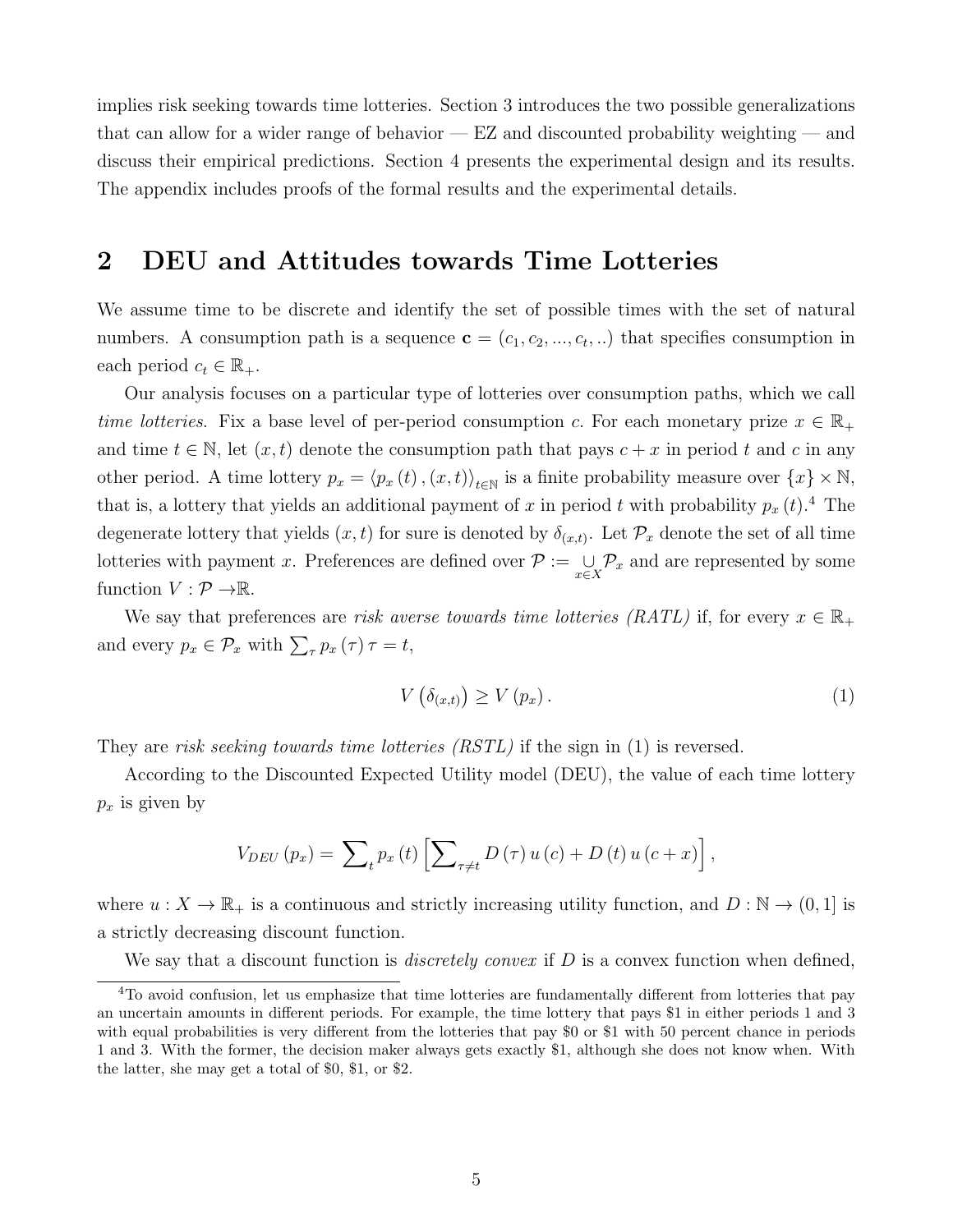that is, if for all  $t_1, t_2 \in \mathbb{N}$  and  $\alpha \in (0, 1)$ ,

$$
\alpha D(t_1) + (1 - \alpha) D(t_2) \ge D(\alpha t_1 + (1 - \alpha) t_2)
$$

whenever  $\alpha t_1 + (1 - \alpha) t_2 \in \mathbb{N}$ .

The following proposition establishes the relationship between attitudes towards time lotteries and the convexity of the discount function. (The first part of our result, confined to two prizes coded as "gains," is stated as Hypothesis 1 in Onay and Oncüler 2007.)

**Proposition 1.** Under DEU, preferences are RSTL if and only if D is discretely convex. Moreover, they cannot be RATL.

*Proof.* First, we show that preferences are RSTL (RATL) if and only if  $D$  is discretely convex (concave). (A discount function is discretely concave if  $-D$  is discretely convex.) The value of  $\delta_{(x,\bar{t})}$  is

$$
V_{DEU}\left(\delta_{\left(x,\overline{t}\right)}\right)=\sum\nolimits_{\tau\neq\overline{t}}D\left(\tau\right)u\left(c\right)+D\left(\overline{t}\right)u\left(c+x\right),\,
$$

whereas the value of the time lottery  $p = \langle p_x(t), t \rangle_{t \in \mathbb{N}}$  with  $\sum_t p_x(t) t = \overline{t}$  is

$$
V_{DEU}(p) = \sum_{t} p_x(t) \left[ \sum_{\tau \neq t} D(\tau) u(c) + D(t) u(c+x) \right]
$$

With algebraic manipulations give:

$$
V_{DEU}(p) \ge V_{DEU}\left(\delta_{(x,\bar{t})}\right) \Leftrightarrow \left[\sum p_x\left(t\right)D\left(t\right) - D\left(\bar{t}\right)\right]\left[u\left(c+x\right) - u\left(c\right)\right] \ge 0,
$$

which, because  $u$  is strictly increasing, holds if and only if  $D$  is convex.

Next, we show that  $D$  cannot be discretely concave. Suppose  $D$  is discretely concave, so that

$$
D(t) \le D(1) + (t - 1) [D(2) - D(1)].
$$

Taking  $t \geq \frac{2D(1)-D(2)}{D(1)-D(2)}$  and using the fact that D is strictly decreasing, we obtain  $D(t) < 0$ , which contradicts the fact that the discount function is positive.  $\Box$ 

The first part of Proposition 1 states that if the discount function is convex, a DEU decision maker *must* be RSTL. Importantly, this result does not rely on the curvature of the utility function u since all options involve the same payments, although in different periods. But is it plausible to assume that the discount function is convex? As we pointed out in the introduction, virtually all discount functions used in economics are convex (see Figure 1). Indeed, convexity of the discount function has a natural behavioral interpretation: it means that time delays are less costly the further away in time they occur. Therefore, with standard discount functions, DEU leaves no degrees of freedom on the risk attitude towards time lotteries.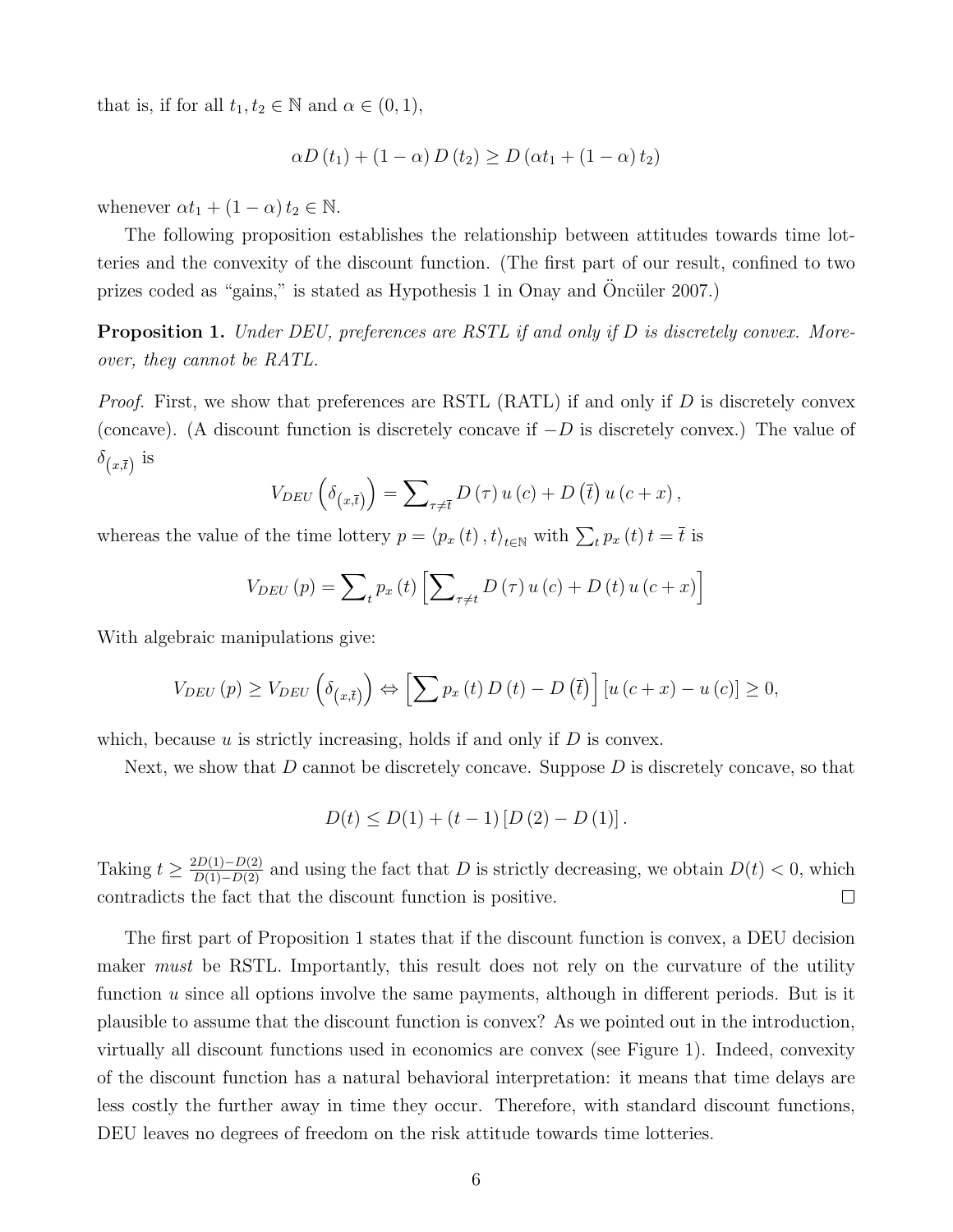Figure 2: Discount functions are locally convex in all but a finite number of periods



**Notes.** Dotted lines are the secants going through the points adjacent to the dates where D is locally concave. To be globally concave, D would have to be below these secants, crossing the horizontal axis.

The second part of Proposition 1 states that discount functions cannot be (globally) concave, implying that we cannot have RATL with DEU. Figure 2 illustrates the intuition behind this result. The discount function must be decreasing. Concavity requires it to decrease at an increasing rate, meaning that the discount function at all periods greater than  $t + 1$  must lie below the secant passing through  $D(t-1)$  and  $D(t+1)$ . If the discount function were concave, it would eventually cross the horizontal axis, contradicting the fact that discount functions are positive.

In light of Proposition 1, we ask whether DEU can satisfy weaker, local versions of RATL. Since time lotteries have two dimensions (time and prizes), we consider two different notions of local RATL. We say that preferences are *locally risk averse towards time lotteries at prize x* if

$$
V\left(\delta_{(x,t)}\right) \ge V\left(p\right)
$$

for every  $p \in \mathcal{P}_x$  with  $\sum_{\tau} p_x(\tau) \tau = t$ . They are locally risk averse towards time lotteries at time t if the sure payment at t is preferred to a random payment occurring at either  $t-1$  or at  $t+1$ with equal probabilities, that is,

$$
V\left(\delta_{(x,t)}\right) \ge V\left(\langle 0.5, (x, t-1); 0.5, (x, t+1)\rangle\right)
$$

for every  $x \in \mathbb{R}_+$ . As before, we say that preferences are locally risk seeking at either x or t if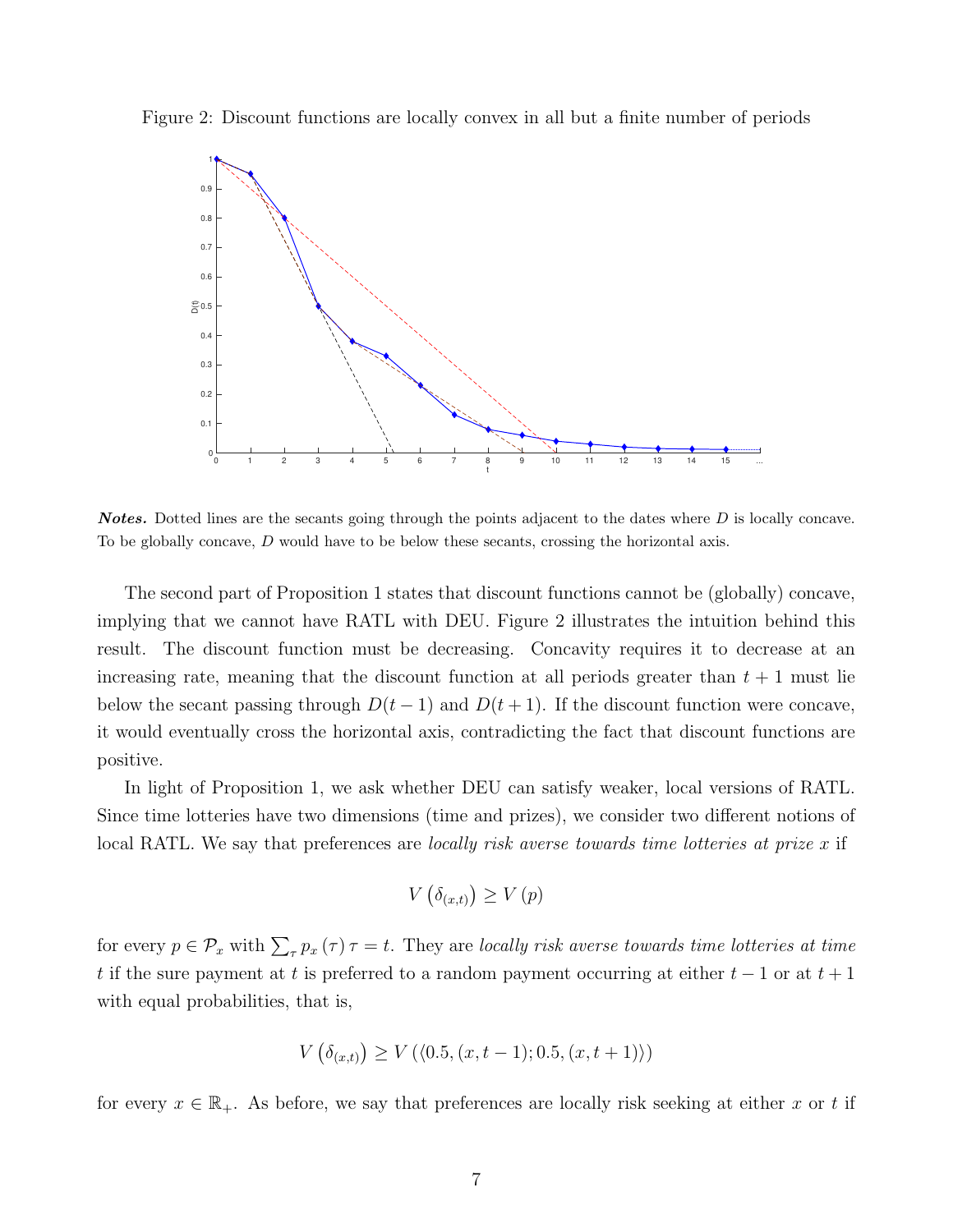the reverse inequalities hold.<sup>5</sup>

Proposition 2 below shows that even these weaker versions of RATL are inconsistent with DEU. Thus, even if we were willing to abandon convexity, it would be of limited help. Since the previous discussion did not rely on varying the prize  $x$ , it follows that DEU also cannot accommodate local RATL at any x. Moreover, as Figure 2 illustrates, local concavity can hold only at a small number of periods. Therefore, preferences are generically locally RSTL in time, in the sense that they are locally RATL in only finite number of dates.

**Proposition 2.** Under DEU, there is no x at which preferences are locally RATL. Moreover, the set of periods in which preferences are locally RATL at t is finite.

Proof. See Appendix A.

In the following section, we will see two theories, each of them allowing for one of these notions of local RATL to hold.<sup>6</sup>

## 3 Beyond DEU: Epstein Zin Preferences and Probability Weighting

We now present two generalizations of DEU that allow more flexible attitudes towards time lotteries. The first one disentangles attitudes towards risk from intertemporal substitution, leading to the model of Epstein and Zin (1989). The second replaces objective probabilities by decision weights. We show that both models can capture preferences for known payment dates and discuss their implications. In the next section, we will evaluate each of them using data from our experiment.

### 3.1 Separating Time and Risk Preferences: the model of Epstein Zin

Epstein and Zin (1989) (EZ) introduced a general class of preferences over stochastic consumption paths, defined recursively over this period's known consumption and the certainty equivalent of next period's utility. In the most popular version of EZ, lotteries over consumption paths are evaluated using the recursive formula:

 $\Box$ 

<sup>5</sup>While neither notion of local RATL is contained in the other, being locally RSTL in any of them prevents the decision maker from being locally RATL in the other.

<sup>&</sup>lt;sup>6</sup>The analysis thus far does not permit individuals to smooth consumption by redistributing their prize over time. In Appendix B, we allow the decision maker to costlessly borrow and save. We show that  $\delta_{(x,t)}$  is preferred over  $(0.5, (x, t - 1); 0.5, (x, t + 1))$  if and only if the decision maker is sufficiently risk averse. However, quantitatively, choosing the safe lottery requires absurdly high risk aversion or extremely large prizes. For example, suppose the (market) rate of discount is 0.9. Then, an individual with a million dollars in discounted lifetime earnings and a constant coefficient of relative risk aversion of 10 would prefer the safe lottery only if the prize exceeds \$123, 500.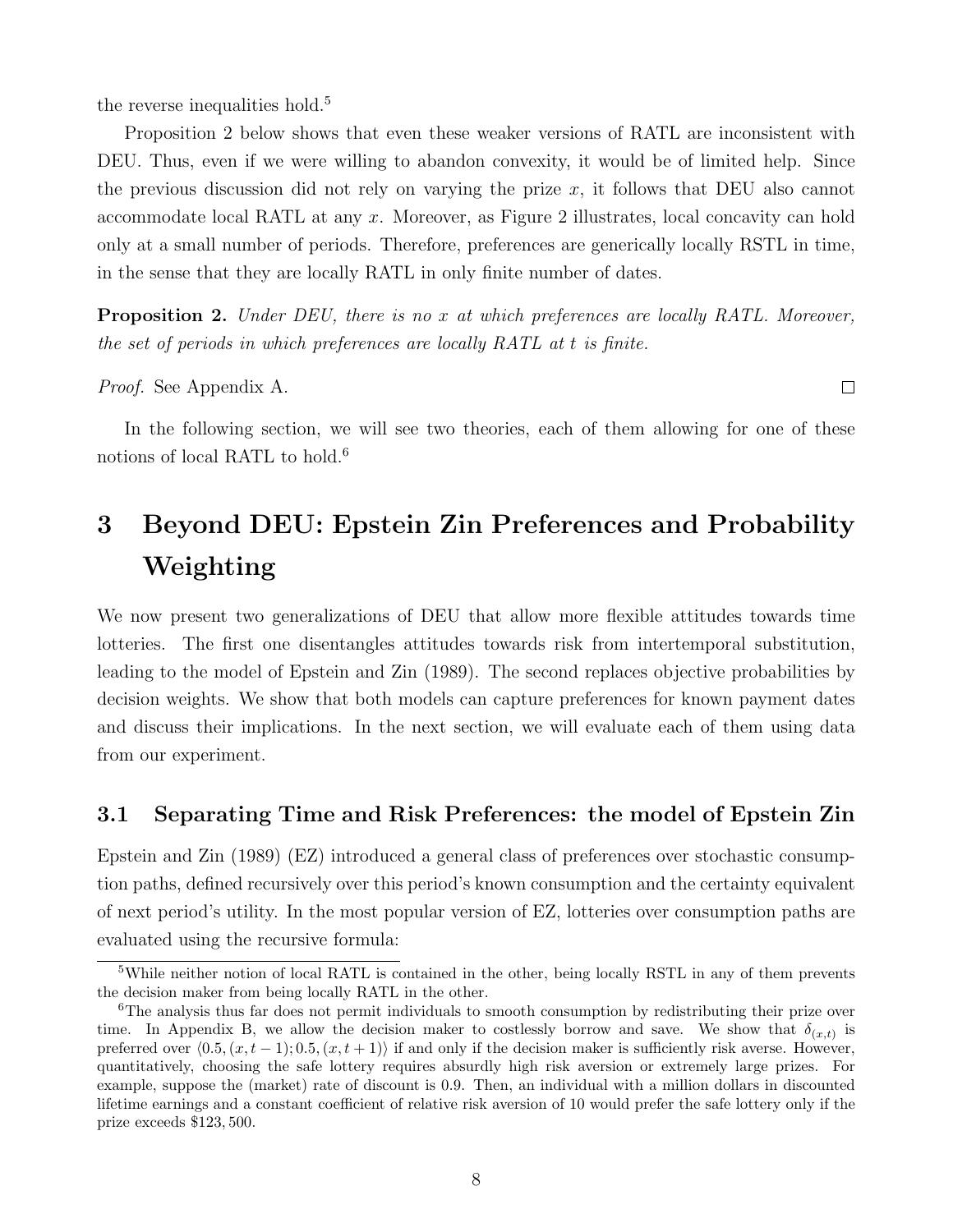$$
V_t = \left\{ (1 - \beta) c_t^{1 - \rho} + \beta \left[ E_t \left( V_{t+1}^{1 - \alpha} \right) \right]^{\frac{1 - \rho}{1 - \alpha}} \right\}^{\frac{1}{1 - \rho}},\tag{2}
$$

where  $c_t$  denotes consumption at time  $t, \alpha > 0$  is the coefficient of relative risk aversion, and  $\rho > 0$ is the inverse of the elasticity of intertemporal substitution. EZ boils down to DEU whenever  $\alpha = \rho$ . A well-known advantage of this model is that it separates the roles of risk aversion and the elasticity of intertemporal substitution – which must be the inverse of one another with DEU. This additional degree of freedom has proved to be particularly useful in applied work, and this model is widely used in macroeconomics, asset pricing, and portfolio choice. From a behavioral prospective, this generalization of DEU also allows subjects to express preferences for early or late resolution of uncertainty. One message from our analysis below is that separating risk aversion and the elasticity of intertemporal substitution also allows accommodating some risk aversion over time lotteries. This feature, in turns, suggests new theoretical restrictions on the values of the parameters  $\alpha$  and  $\rho$ .

Given the simple structure of time lotteries, in which all uncertainty about future consumption is resolved immediately, the value of a time lottery  $p \in \mathcal{P}_x$  using equation (2) is

$$
V_{EZ}(p) = \left\{ \left(1 - \beta\right) c^{1-\rho} + \beta \left[E_p\left(V^{1-\alpha}\right)\right]^{\frac{1-\rho}{1-\alpha}} \right\}^{\frac{1}{1-\rho}},\tag{3}
$$

where  $E_p(\cdot)$  denotes the expectation with respect to the measure p.<sup>7</sup> If we let  $\lambda := \frac{c+x}{c} > 1$ denote the proportional increase in consumption from the prize, the continuation utility V is determined by

$$
V\left(\delta_{(x,t)}\right) = \left[\left(1-\beta\right)c\right]_{\frac{1-\rho}{1-\rho}} \left[\beta^t \lambda^{1-\rho} + \sum_{\tau \neq t} \beta^\tau\right].\tag{4}
$$

 $\Box$ 

Consider a choice between the safe lottery  $\delta_{(x,t)}$  and the risky lottery  $\langle 0.5,(x,t-1);0.5,(x,t+1)\rangle$ . The next proposition establishes that EZ can accommodate a preference for the safe lottery over the risky one and determines the main comparative statics of these preferences given the parameters of the model:

**Proposition 3.** Under EZ, for any  $\beta$ ,  $\rho$ , and x, there exists  $\bar{\alpha}_{\rho,\beta,x} > \max\{\rho,1\}$  such that  $V_{EZ}(\delta_{(x,t)}) > V_{EZ}(\langle 0.5, (x, t-1); 0.5, (x, t+1) \rangle)$  if and only if  $\alpha > \bar{\alpha}_{\rho,\beta,x}$ . Moreover,  $\lim_{x\searrow 0} \bar{\alpha}_{\rho,\beta,x} =$  $+\infty$ .

#### Proof. See Appendix A.

Proposition 3 shows that, controlling for discounting  $\beta$ , elasticity of intertemporal substitution  $1/\rho$ , and the size of the prize x, more risk averse individuals are more likely to prefer the safe

<sup>&</sup>lt;sup>7</sup>Note that in order to use equation (2), we think of any time lottery  $p$  as determining payoffs from next period on, preceded by a (known) consumption of c today.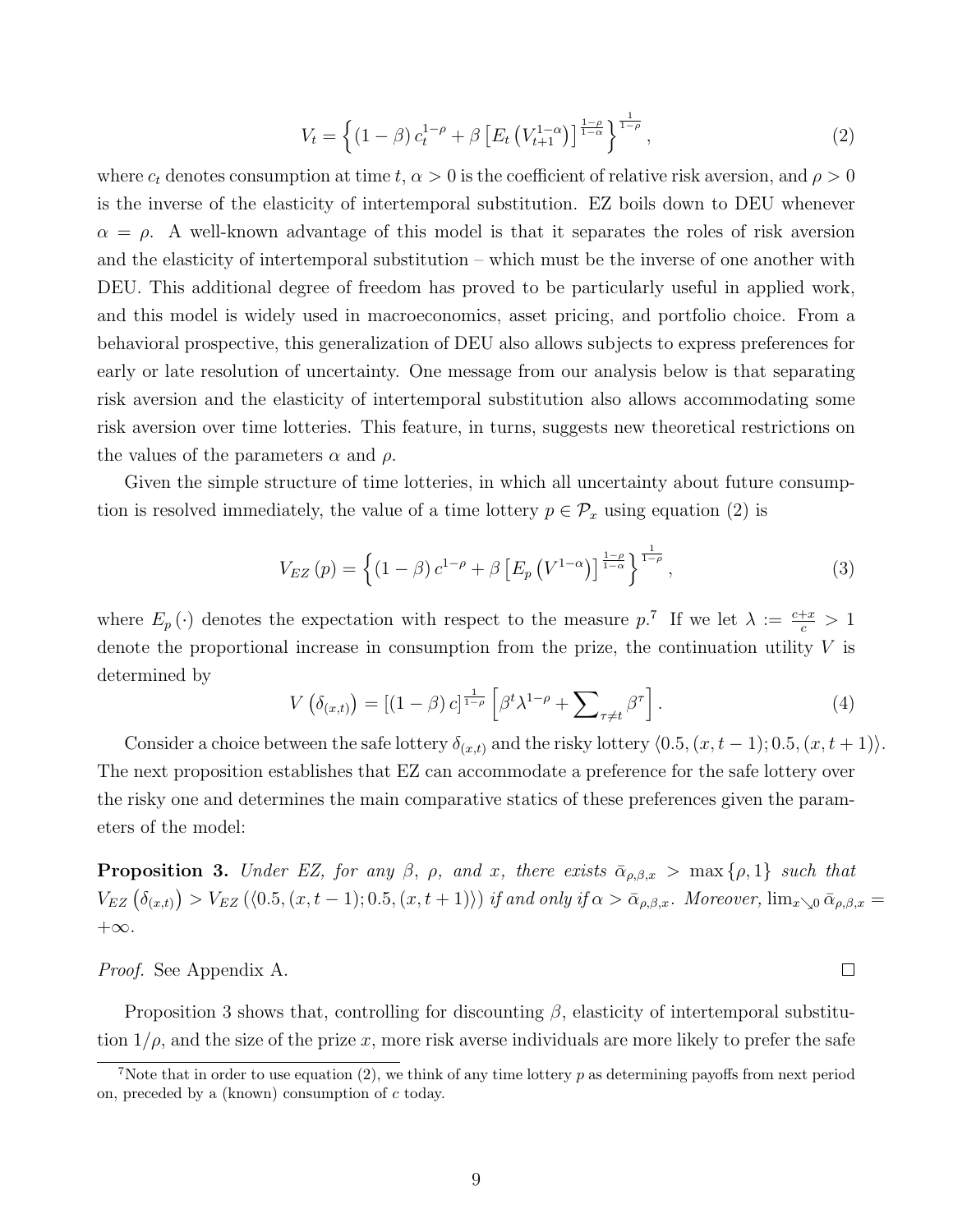lottery.<sup>8</sup> That is, under EZ there is a connection between risk aversion over time lotteries and risk aversion over regular, atemporal lotteries. Moreover, the risky lottery is always preferred if the utility function is less concave than a logarithmic function  $(\alpha < 1)$ , if  $\alpha \leq \rho$ , or if the prize is small enough.

To illustrate the nature of this trade-off, and why EZ allows for a preference for the safe lottery while DEU does not, consider the case of an infinite elasticity of intertemporal substitution  $(\rho = 0)$  and suppose the mean payment period is  $t = 3$ . Applying equation (3), the value of the safe lottery is simply the (per-period) discounted present value of consumption:

$$
(1 - \beta) c \left[ 1 + \beta + \lambda \beta^2 + \frac{\beta^3}{1 - \beta} \right],
$$
\n(5)

The value when choosing the risky lottery (the  $50:50$  mixture between  $t = 2$  and  $t = 4$ ) equals

$$
(1 - \beta) c \left[ 1 + \beta \frac{\left(\lambda + \frac{\beta}{1 - \beta}\right)^{1 - \alpha} + \left(1 + \beta + \lambda \beta^2 + \frac{\beta^3}{1 - \beta}\right)^{1 - \alpha}}{2} \right]^{\frac{1}{1 - \alpha}}, \tag{6}
$$

which is the (per-period) certainty equivalent of the atemporal lottery that pays the discounted present value of future payments, that is, it pays either  $c(\lambda + \frac{\beta}{1-\lambda})$  $\left(\frac{\beta}{1-\beta}\right)$ , or  $c\left(1+\beta+\lambda\beta^2+\frac{\beta^3}{1-\beta}\right)$  $\frac{\beta^3}{1-\beta}$ with equal probabilities.

From (6), it follows that the value of the risky lottery is *decreasing* in the risk aversion  $\alpha$ , while that of the safe lottery is unaffected. With risk neutrality  $(\alpha = 0)$ , the risky lottery is preferred since it offers a higher expected discounted payment. As risk aversion  $\alpha$  goes to infinity, however, the value of choosing the risky lottery decreases to that of receiving the worst possible outcome for sure – namely, the present discounted value from getting the prize at  $t = 4$ . Since receiving the prize at  $t = 3$  is better than receiving it at  $t = 4$ , the safe lottery is preferred with extreme risk aversion. By monotonicity and continuity, there exists a unique cutoff  $\bar{\alpha}_{0,\beta,x}$ separating the regions where safe lottery and the risky lottery are preferred. Since EZ coincides with DEU when  $\alpha = \rho$ , and DEU displays RSTL, the cutoff level of risk aversion  $\bar{\alpha}_{\rho,\beta,x}$  must be greater than  $\rho$ <sup>9</sup>. Further notice that the cutoff  $\bar{\alpha}_{\rho,\beta,x}$  only depends on the ratio  $x/c$  and does not depend on the time distance t. This follows from the homogeneity of this version of EZ and the dynamic consistency property of these preferences.

A broader intuition of why EZ preferences need not be RSTL is the following. Under DEU, the decision maker evaluates the risky lottery by first computing the discounted utility of each

<sup>&</sup>lt;sup>8</sup>That is,  $\alpha' > \alpha$  implies that if the decision maker with coefficient of risk aversion  $\alpha$  prefers the safe lottery over the risky one, so does the decision maker with  $\alpha'$  (holding other parameters fixed).

<sup>9</sup>Starting with Kreps and Porteus (1978), a large literature has studied preferences over the timing of resolution of uncertainty. With EZ, early resolution of uncertainty is preferred if and only if  $\alpha > \rho$  (Epstein et al., 2014). Proposition 3 then implies that this condition is also needed for the safe time lottery to be preferred.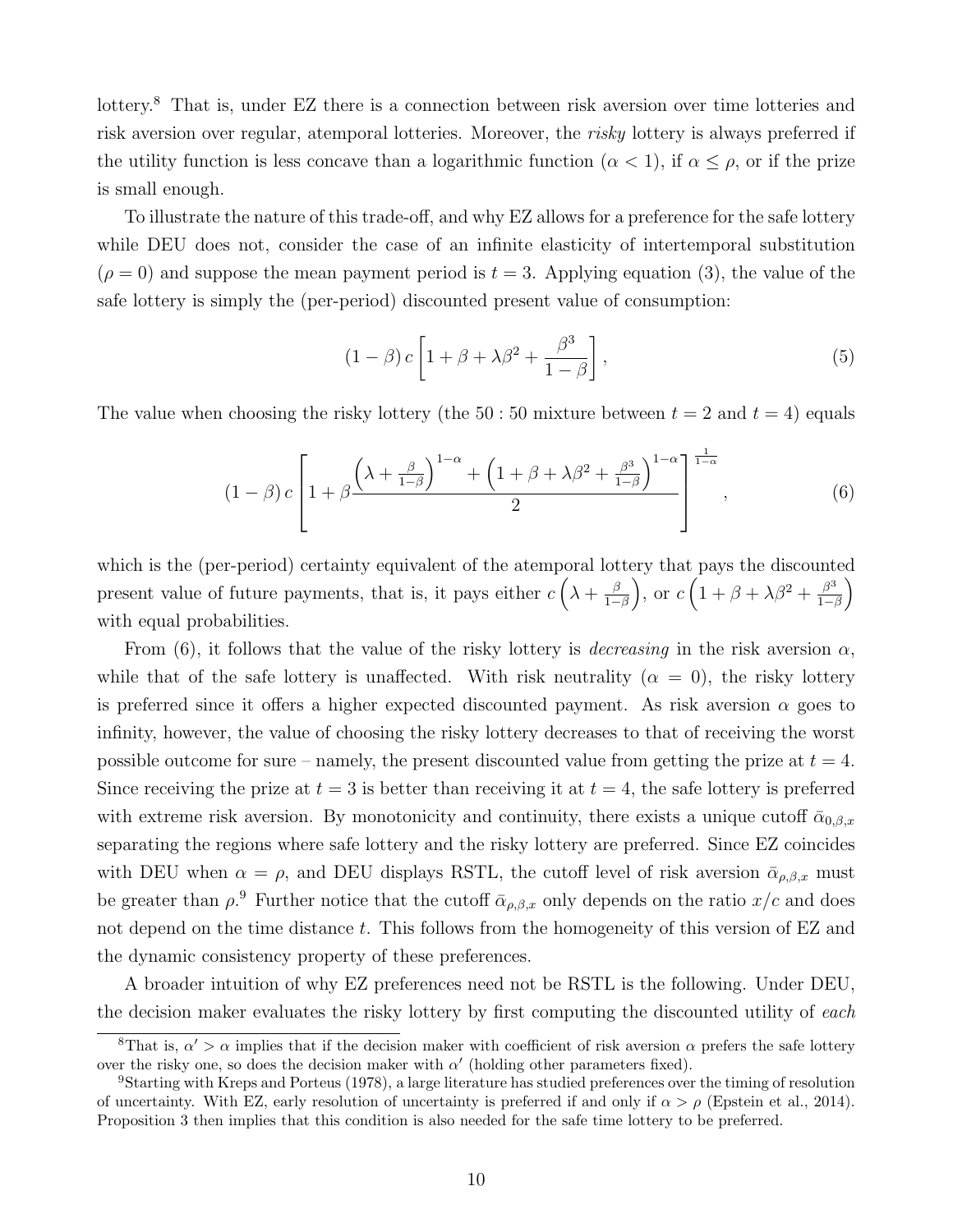possible consumption path, and then aggregating these values linearly, by taking expectation; no curvature, or distortion, is applied to this aggregation – in DEU all the curvature is applied when computing the value of each path. Instead, under EZ the decision maker also computes the discounted utility of each path, but then aggregate them non-linearly: she calculates the certainty equivalent of the lottery over them in a way that depends on the individual's risk aversion (as captured by the parameter  $\alpha$ ). If risk aversion is sufficiently high, then she will prefer the safe lottery.

At the same time, Proposition 3 also shows that  $\lim_{x\searrow0} \bar{\alpha}_{\rho,\beta,x} = +\infty$ , which means that for any  $\alpha$ ,  $\rho$  and  $\beta$ , EZ preferences are locally RSTL at x whenever x is small enough. Therefore, with this formulation of EZ, preferences also cannot be locally RATL at any  $t$  (see footnote 5). Intuitively, this follows from the fact that the certainty equivalent of future paths is calculated according to Expected Utility (with constant relative risk aversion). Recall that Expected Utility implies that preferences are approximately risk neutral when stakes are very small (Segal and Spivak, 1990; Rabin, 2000). Then, since risk neutral preferences are RSTL, the risky lottery is preferred if the prize  $x$  is small enough.

We conclude with a brief discussion on the parameter restrictions on EZ implied by Proposition 3. Figures 4a and 4b present the loci of points separating the regions where the safe and risky lotteries are preferred for a discount parameter of  $\beta = 0.9$ . Points above each curve correspond to parameters that favor the safe lottery; below each curve, the risky lottery is preferred. Notice that the region where the safe lottery is preferred increases with the prize  $x$  and with the elasticity of intertemporal substitution (i.e., it decreases with  $\rho$ ). For example, with  $x = c$ ,  $\rho = 0.6$ , and  $\beta = 0.9$ , the safe lottery is chosen as long as  $\alpha$  is at least 15.

#### 3.2 Discounted Probability Weighting Utility

An alternative way to generalize DEU is to allow for probability distortions. Consider a decision maker who evaluates a time lottery that pays prize  $x > 0$  at  $t_0$  with probability  $\alpha$  and at  $t_1 \geq t_0$ with probability  $1 - \alpha$  according to

$$
V_{DPWU}(\langle \alpha, (x, t_0); (1 - \alpha), (x, t_1) \rangle) = \pi(\alpha) V_{DEU}(\delta_{(x, t_0)}) + (1 - \pi(\alpha)) V_{DEU}(\delta_{(x, t_1)}),
$$

where  $\pi : [0,1] \rightarrow [0,1]$  is increasing and continuous. This formula generalizes many non-Expected Utility models such as rank dependent utility (Quiggin, 1982; Yaari, 1987), cumulative prospect theory (Tversky and Kahneman, 1992), and disappointment aversion (Gul, 1991).<sup>10</sup> For concreteness, we refer to any preferences satisfying this condition as Discounted Probability

 $10$ In the context of static choice under risk and uncertainty, Ghirardato and Marinacci (2001) studied the general class of preferences with this property, which they termed biseparable.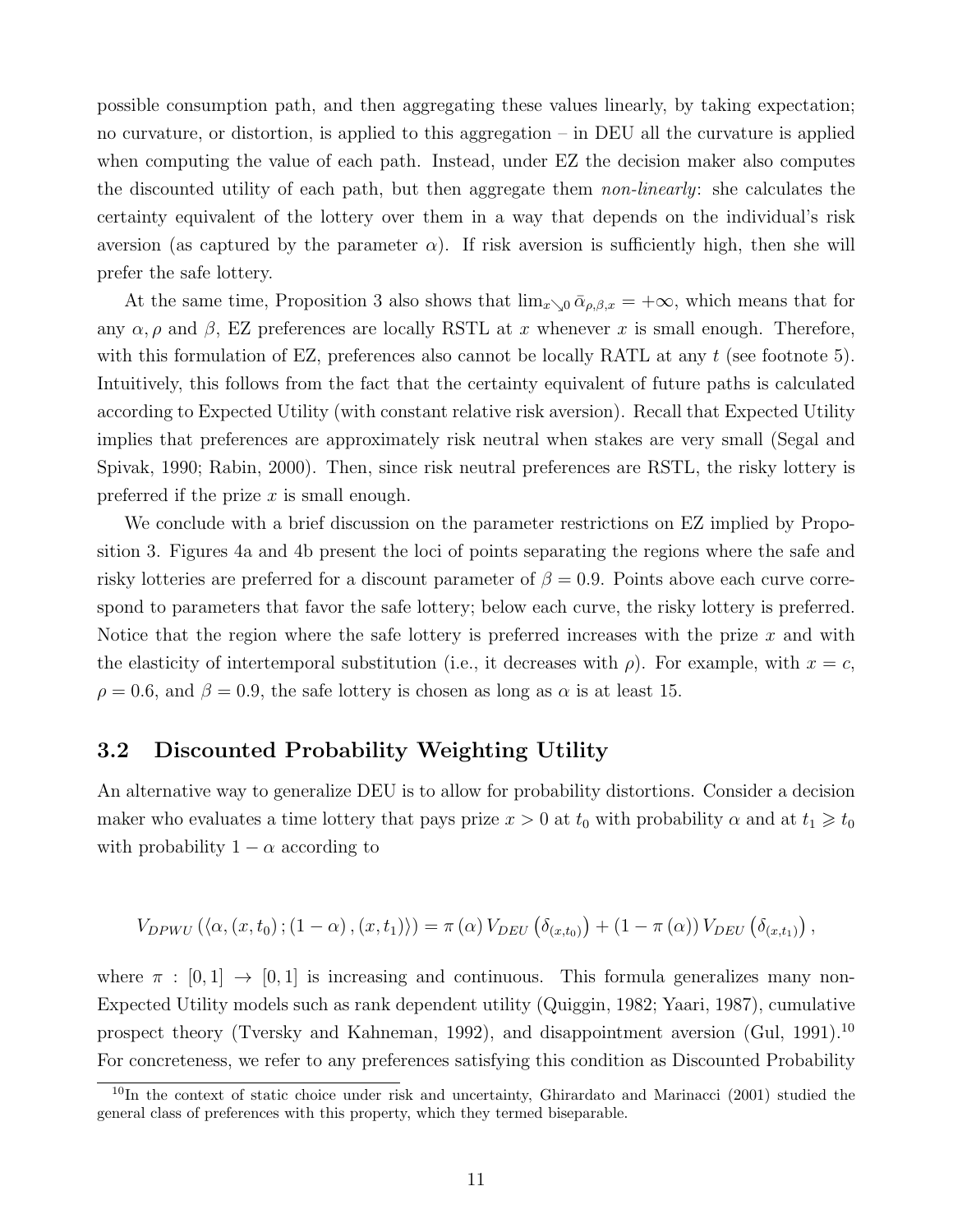Figure 3: The function  $\bar{\alpha}_{\rho,\beta,x}$  determines whether the risky lottery is preferred to the safe lottery



**Notes.** Each panel depicts parameters under which a decision maker with discount parameter  $\beta = 0.9$  will be indifferent between the safe lottery  $\delta_{(x,3)}$  and the risky lottery  $\langle 0.5,(x,2);0.5,(x,4)\rangle$ , where points above each curve correspond to parameters for which the safe lottery is preferred. Panel (a) has  $\rho$  on the horizontal axis and each curve corresponds to the prize x as a proportion of per-period consumption  $c$ . Panel (b) has the prize as a proportion of per-period consumption in the horizontal axis. Notice that the safe lottery is preferred when  $\alpha$ ,  $\rho$ , and  $x/c$  are large. As  $x/c$  decreases to zero, the decision maker eventually prefers the risky lottery.

Weighting Utility (DPWU).

Consider again a choice between the safe lottery  $\delta_{(x,t)}$  and the risky lottery that pays either  $(x, t-1)$  or  $(x, t+1)$  with equal probabilities. We now show that within DPWU, the more convex the discount function is, the more likely that the risky lottery is preferred; and the more probabilities are underweighted (that is, the lower  $\pi(\alpha)$  is for any  $\alpha$ ), the more likely that the safe lottery is preferred. To make this statement precise, we need a measure of the convexity of the discount function. Let

$$
d_t \equiv \frac{D(t-1) - D(t)}{D(t) - D(t+1)}
$$

denote the degree of convexity at t. In particular with exponential discounting we have  $d_t = \frac{1}{\beta}$  $\frac{1}{\beta},$ so a lower discount parameter implies a more convex discount function.

Straightforward calculations show that the safe time lottery is preferred if and only if

$$
D(t) \ge \pi (0.5) D(t-1) + (1 - \pi (0.5)) D(t+1),
$$

which can be rearranged as

$$
d_t \le \frac{1}{\pi (0.5)} - 1. \tag{7}
$$

Thus, the safe time lottery is chosen by individuals with less convex discount functions and those who underweight probability more, showing that DPWU can accommodate local RATL at any t. Moreover, unlike with EZ, the condition for the safe lottery to be chosen (7) does not depend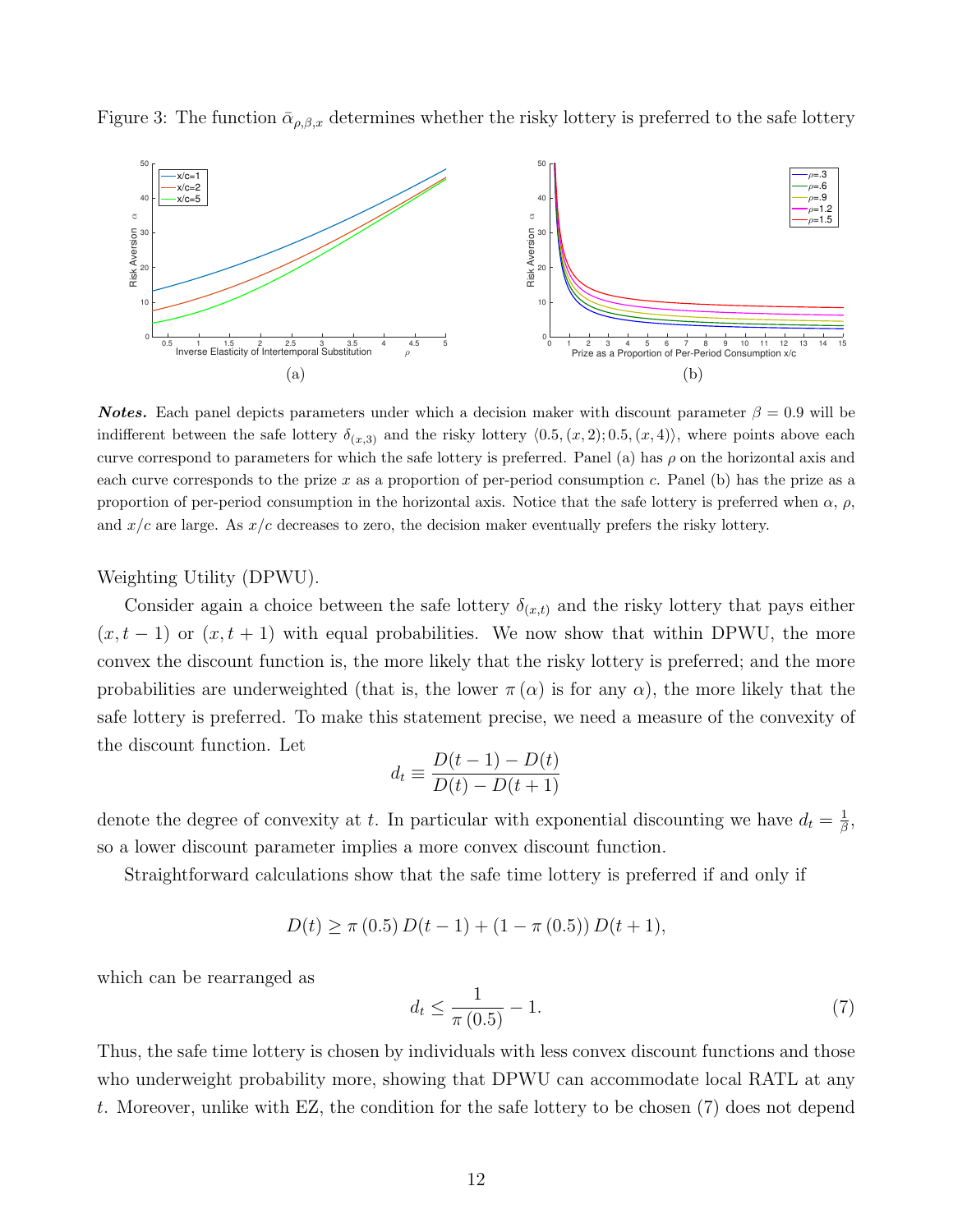on the prize x.

For example, with exponential discounting  $(D(t) = \beta^t)$ , the decision maker prefers the safe lottery if and only if  $\beta \in \left(\sqrt{\frac{\pi(0.5)}{1-\pi(0.5)}}, 1\right)$ . Thus, if the decision maker distorts probabilities pessimistically – leading to  $\pi(0.5) < 0.5$  and thus  $\frac{\pi(0.5)}{1-\pi(0.5)} < 1$  – and if  $\beta$  is high enough – the discount function is not too convex – then she will choose the safe lottery.

The following proposition summarizes the result from above and establishes that DPWU cannot accommodate preferences that are locally risk averse at any x (and, therefore, cannot be globally RATL).

Proposition 4. Under DPWU, preferences are locally RATL at time t if and only if (7) holds. Moreover, they cannot be locally RATL at any prize  $x$ .

 $\Box$ 

Proof. See Appendix A.

## 4 Experiment

#### 4.1 Design

We conducted the experiment at the Wharton Behavioral Lab at the Wharton School of the University of Pennsylvania in October and November 2013. We ran 16 sessions with 197 subjects, recruited from a database of volunteer students. Each session lasted about 45 minutes and no subject participated in more than one session. The experiment was conducted on paper-andpencil questionnaire. No time limit was given to answer each question. Average earnings were \$25.20, including a \$10 show-up fee. Appendix D includes the complete questionnaire and instructions.

Some of the questions in the experiment involved payments to be made on the same day. If selected for payment, those would be paid at the end of each session, along with the show-up fee. Other questions involved payments to be made in the future. For these, subjects were told that their payment would be available to pick up from the lab starting from the date indicated. All payment dates were expressed in weeks, with the goal of reducing heterogeneity in transaction costs between the dates, under the assumption that students have a regular schedule each week during the semester. $^{11}$ 

<sup>11</sup>An email was then sent to remind them of the approaching date (and they were told they would receive it). Subjects were also given the contact details of one of the authors, Daniel Gottlieb (at the time a full-time faculty at Wharton), in case they had questions about payments. Returning to the lab to collect the payment involve transaction costs, a typical concern for experiments involving delayed payments. However, transaction costs are less concerning for our experiment where all payments related to time lotteries take place in future dates. A second concern is that our questions involve payments of different amounts of money over time, and it is well-known that using money to study time-preferences may be problematic (Augenblick et al., forthcoming). However, for the purpose of our study most of these concerns do not apply (for example, the curvature of the utility function is inconsequential on ranking of time lotteries, as we have seen). Moreover, an important part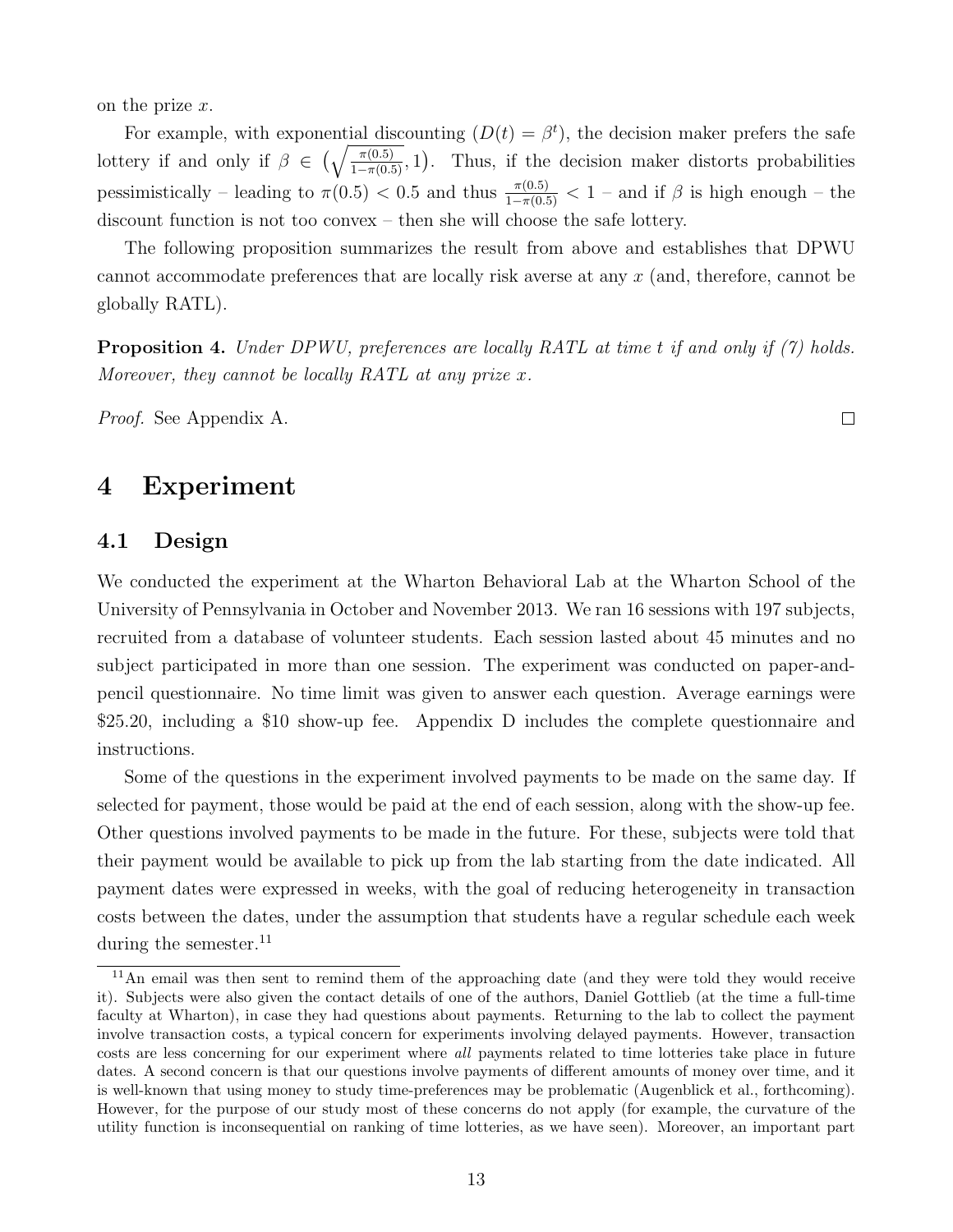We ran two treatments: 'long delay' and 'short delay' (labeled Long and Short). A total of 91 and 105 subjects participated in each, respectively. Both treatments had identical questionnaires except for the length of delays in some of the questions: in the Long treatment, some payments were delayed by up to 12 weeks; in the Short treatment, the maximum delay was 5 weeks. Testing both treatments allows us to study long times spans, where differences between time lotteries become more pronounced; as well as shorter ones, where students' schedules are more stable, reducing heterogeneous sources of variation.<sup>12</sup>

The experiment has three parts.<sup>13</sup> Subjects received general instructions about the experiment and specific instructions about the first part of the experiment when they entered the room. Separate instructions were distributed in the beginning of each of the following parts.

Part I asks subjects to choose between different time lotteries and is the key part of our experiment. For example, the first question asked them to choose between \$15 in 2 weeks or \$15 in 1 week with probability .75 and in 5 weeks with probability .25. Subjects answered five questions of this kind. Table 1 lists the questions asked in each treatment. All questions offered two options that paid the same prize at different dates, and one distribution of payment dates was a mean preserving spread of the other. Hence, these questions allow us to elicit subjects' attitudes towards time lotteries. In three of them, one of the options had a known date; in the other two, both options had random payment dates. All subjects received the same first question (Question 1 in Table 1) in a separate sheet of paper. The answer to this question is a key indication of the subjects' preferences, as it captures their immediate reaction to this choice, uncontaminated by other questions.<sup>14</sup>

Parts II and III use the multiple price list (MPL) method of Holt and Laury (2002) to measure time and risk preferences. With MPL, each question has a table with two columns and twenty-one rows. One column always displays the same option  $-e.g.,$  receiving \$10 today – while each row in the right column offers a slightly better option in constant increments. For example, in the first question, the options on the right go from \$10 in 2 weeks to \$15 in 2 weeks with .25c increments per row. For each row, subjects have to choose between the left and the right options. These questions are typically interpreted as follows: if a subject chooses the option on the left for all rows above a point, and the option on the right below that point, then the indifference point should be where the switching takes place. Subjects who understand the

of our analysis is the relationship between risk aversion over time lotteries and atemporal risk aversion. Since atemporal risk aversion is only defined for monetary lotteries, we focus our experiment on lotteries over money and leave for future research an investigation of time lotteries involving different objects.

<sup>&</sup>lt;sup>12</sup>In the Short version all payments were scheduled before the end of the semester in which the experiment was run, and no payment was scheduled during exam week.

<sup>&</sup>lt;sup>13</sup>The order of parts and of questions in each part were partly randomized: we first describe each part, and then discuss the randomization procedure.

<sup>&</sup>lt;sup>14</sup>One potential concern with offering a list of similar questions is that subjects may 'try' different answers even if they have a mild preference in one direction with some hedging concern in mind (Agranov and Ortoleva, 2015).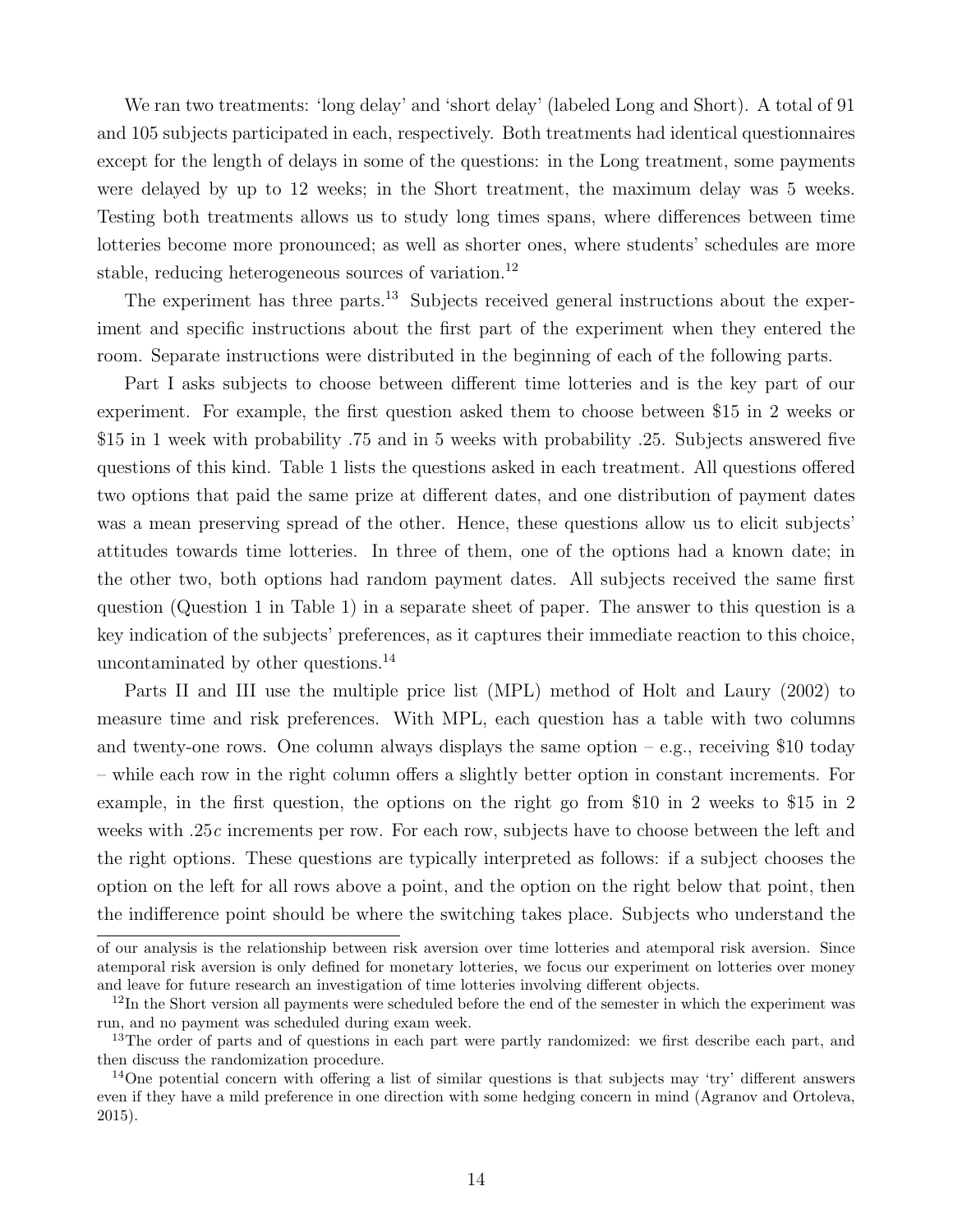|             |         | Long Delay               |                           | Short Delay |                             |                          |  |  |
|-------------|---------|--------------------------|---------------------------|-------------|-----------------------------|--------------------------|--|--|
|             | Q. \$\$ | Option 1                 | <i>vs.</i> Option 2       | \$\$        | Option 1                    | <i>vs.</i> Option 2      |  |  |
|             | \$20    | 2 wk                     | 75\% 1 wk, 25\% 5 wk      |             | $$20 \quad 2 \text{ wk}$    | $75\%$ 1 wk, $25\%$ 5 wk |  |  |
| $2^{\circ}$ | \$15    | 3 wk                     | $90\%$ 2 wk, $10\%$ 12 wk |             | $$15 \quad 3 \text{ wk}$    | $50\%$ 1 wk, $50\%$ 5 wk |  |  |
|             | \$10    | $2 \text{ wk}$           | $50\%$ 1 wk, $50\%$ 3 wk  | \$10        | 2 wk                        | $50\%$ 1 wk, $50\%$ 3 wk |  |  |
| 4           | \$20    | $50\%$ 2 wk, $50\%$ 3 wk | $50\%$ 1 wk, $50\%$ 4 wk  |             | \$20 $50\%$ 2 wk, 50% 3 wk  | $75\%$ 2 wk, $25\%$ 4 wk |  |  |
| 5           | \$15    | $50\%$ 2 wk, $50\%$ 5 wk | 75% 1 wk, 25% 11 wk       |             | \$10 $50\%$ 2 wk, 50\% 5 wk | 75% 3 wk, 25% 5 wk       |  |  |

Table 1: Questions in Part I

Notes. Each lottery pays the same prize with different delays (in weeks). Subjects in the long delay treatment chose between 'Option 1' and 'Option 2, Long Delay.' Those in the short delay treatment chose between 'Option 1' and 'Option 2, Short Delay.'

procedure should not switch more than once.

Part II measures time preferences and attitudes towards time lotteries (see Table 2). Questions 6-9 measure discounting between various dates, allowing us also to quantify its convexity. Questions 10 and 11 allow us to quantify risk preferences towards time lotteries. Part III measures atemporal risk preferences, with payments taking place immediately at the end of the session (see Table 3). From these questions, we can quantify each subject's (standard) risk aversion. Moreover, by asking Allais' common-ratio-type questions (see for example Questions 12 and 13), we can determine which subjects behave according to Expected Utility theory and quantify violations of it. Finally, at the end of the experiment subjects answered a non-incentivized questionnaire.

| Table 2: Questions in Part II |  |
|-------------------------------|--|
|-------------------------------|--|

|                         | Long Delay                                                                                                                 |                |                                                                                                                                                        | Short Delay                                                                                                                |                                                                                                                                                       |  |  |  |
|-------------------------|----------------------------------------------------------------------------------------------------------------------------|----------------|--------------------------------------------------------------------------------------------------------------------------------------------------------|----------------------------------------------------------------------------------------------------------------------------|-------------------------------------------------------------------------------------------------------------------------------------------------------|--|--|--|
| Q                       | Option 1                                                                                                                   | $\mathit{vs.}$ | Option 2                                                                                                                                               | Option 1<br>$\mathit{vs.}$                                                                                                 | Option 2                                                                                                                                              |  |  |  |
| 6<br>8<br>9<br>10<br>11 | \$10 today<br>\$10 in $1 \text{ wk}$<br>$$10$ in 1 wk<br>$$10$ in 1 wk<br>\$20 in $4 \text{ wk}$<br>\$25 in $2 \text{ wk}$ |                | $x \in \{1, 2, \le k\}$<br>$x$ in 2 wk<br>$x$ in 5 wk<br>$x$ in 12 wk<br>\$20, $x\%$ in 2wk, $(1-x)\%$ in 12wk<br>\$25, $x\%$ in 1wk, $(1-x)\%$ in 5wk | \$10 today<br>$$10$ in 1 wk<br>\$10 in $1 \text{ wk}$<br>\$10 in $1 \text{ wk}$<br>$$25$ in 3 wk<br>\$25 in $2 \text{ wk}$ | $x \in \{1, 2, \ldots\}$<br>$x$ in 2 wk<br>$x$ in 3 wk<br>$x$ in 4 wk<br>\$25, $x\%$ in 2wk, $(1-x)\%$ in 5wk<br>\$25, $x\%$ in 1wk, $(1-x)\%$ in 5wk |  |  |  |

**Notes.** Questions 6-9 ask the amount  $x$  that would make subjects indifferent between each option. Questions 10-11 ask the probability  $x\%$  that would make subjects indifferent between each option. These amounts were determined using MPL.

After all subjects completed the questionnaire, one question was randomly selected from Parts I, II, and III for payment. The randomization of the question selected for payment, as well as the outcome of any lottery (if the selected question had random payments), was made with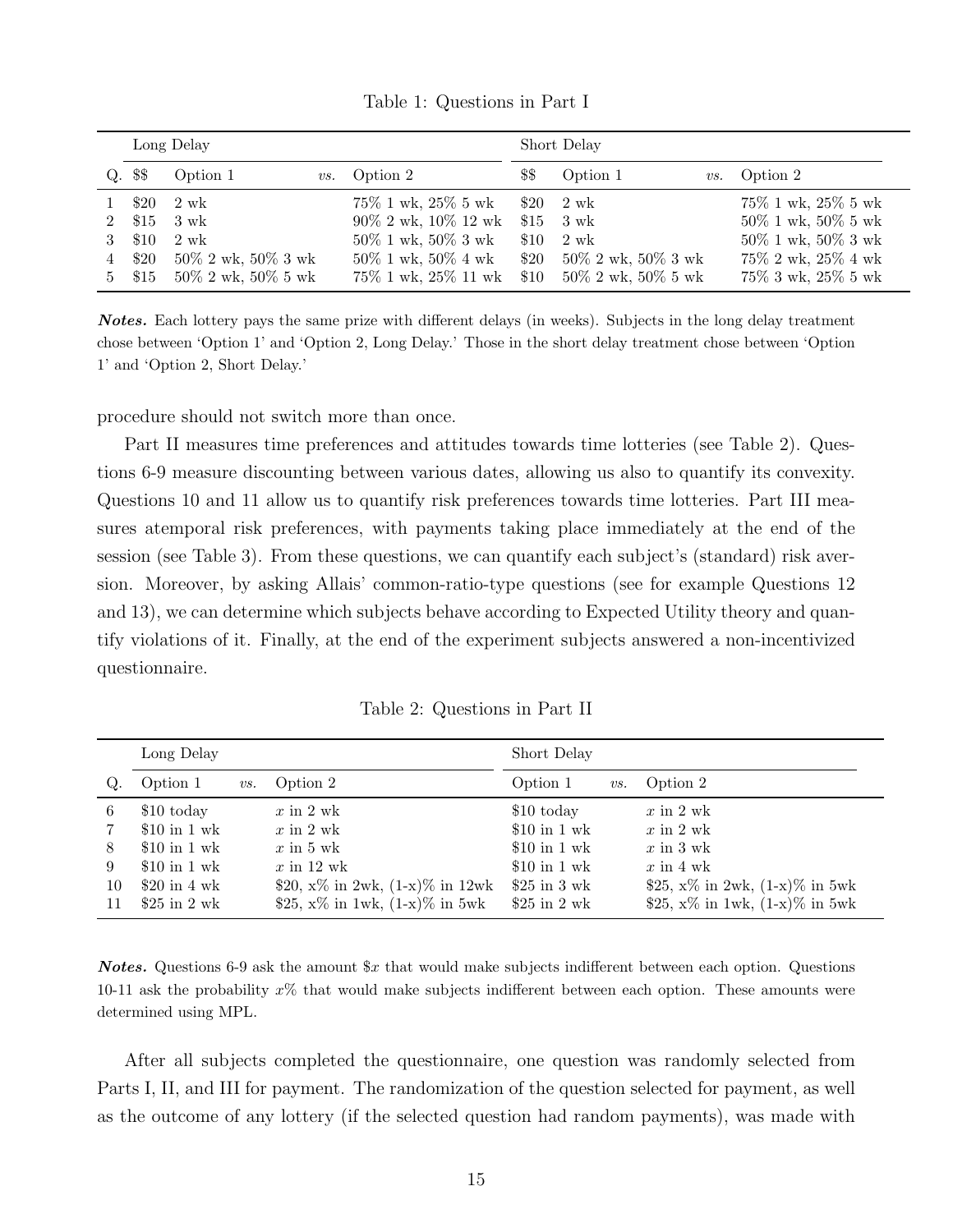| Q. | Option 1                | $\mathit{vs.}$ | Option 2                        |
|----|-------------------------|----------------|---------------------------------|
| 12 | \$15                    |                | $x\%$ of \$20, $(1-x)\%$ of \$8 |
| 13 | 50% of \$15, 50% of \$8 |                | $x\%$ of \$20, $(1-x)\%$ of \$8 |
| 14 | 20% of \$15, 80% of \$8 |                | $x\%$ of \$20, $(1-x)\%$ of \$8 |
| 15 | \$20                    |                | $x\%$ of \$30, $(1-x)\%$ of \$5 |
| 16 | 50% of \$20, 50% of \$5 |                | $x\%$ of \$30, $(1-x)\%$ of \$3 |
| 17 | 10% of \$20, 90% of \$5 |                | $x\%$ of \$30, $(1-x)\%$ of \$3 |

Table 3: Questions in Part III

**Notes.** Questions ask the probability  $x\%$  that would make subjects indifferent between each option, determined using MPL. All payments were scheduled for the day of the experiment.

the use of dice.<sup>15</sup> Crucially, all uncertainty was resolved at the end of the experiment, including the one regarding payment dates. The instructions explicitly stated that subjects would know all payment dates before leaving the room.

The order of parts and of questions within parts was partly randomized. All randomizations took place at a session level. Therefore, all subjects in the same session saw the same questionnaire, but different questionnaires were used in different sessions. Because Part I is the key part of the experiment, all subjects saw it first to avoid contamination. For the same reason, within Part I, Question 1 was always the same. The other elements were randomized.<sup>16</sup> We find no significant effects of ordering.<sup>17</sup>

We conclude with a short discussion of our incentive scheme. The random payment mechanism, as well as the multiple price list method, are incentive compatible for Expected Utility maximizers, but not necessarily for more general preferences over risk.<sup>18</sup> Since this is the procedure used by most studies, a significant methodological work has been done to examine whether

<sup>15</sup>Specifically, at the end of the experiment one participant was selected as 'the assistant,' using the roll of a die by the experimenter. This subject was then in charge of rolling the die and checking the outcome to determine payments. This was done to reduce the fear that the experimenter could manipulate the outcome. All was clearly explained in the initial instructions.

 $16$ Specifically: for questions in Part I other than the first, half of the subjects answered questions in one specific order (the one used above), while the other half used a randomized order. In each of them, which option would appear on the left and which on the right was also determined randomly. The order of Parts II and III was randomized. For both parts, it was determined randomly whether in the MPL the constant option would appear on the left or on the right. This was done (independently) for each part, but not for each question within a part: in Part II or III the constant option of the MPL was either on the left or on the right for all questions of that part. This is typical for experiments that use the MPL method, as it makes the procedure easier to explain.

 $17$ The only exception is that out of the five questions in the first part, subjects have a significant (moderate) preference for the option on the right in the second question. While this is most likely a spurious significance (due to the large number of tests run), the order was randomized for all sessions and thus this tendency should have no impact on our analysis.

<sup>&</sup>lt;sup>18</sup>Holt (1986) points out that a subject who obeys the reduction of compound lotteries but violates the independence axiom may make different choices under a randomly incentivized elicitation procedure than he would make in each choice in isolation. Conversely, if the decision maker treats compound lotteries by first assessing the certainty equivalents of all first stage lotteries and then plugging these numbers into a second stage lottery (as in Segal, 1990), then this procedure is incentive compatible. Karni and Safra (1987) prove the non-existence of an incentive compatible mechanism for general non-Expected Utility preferences.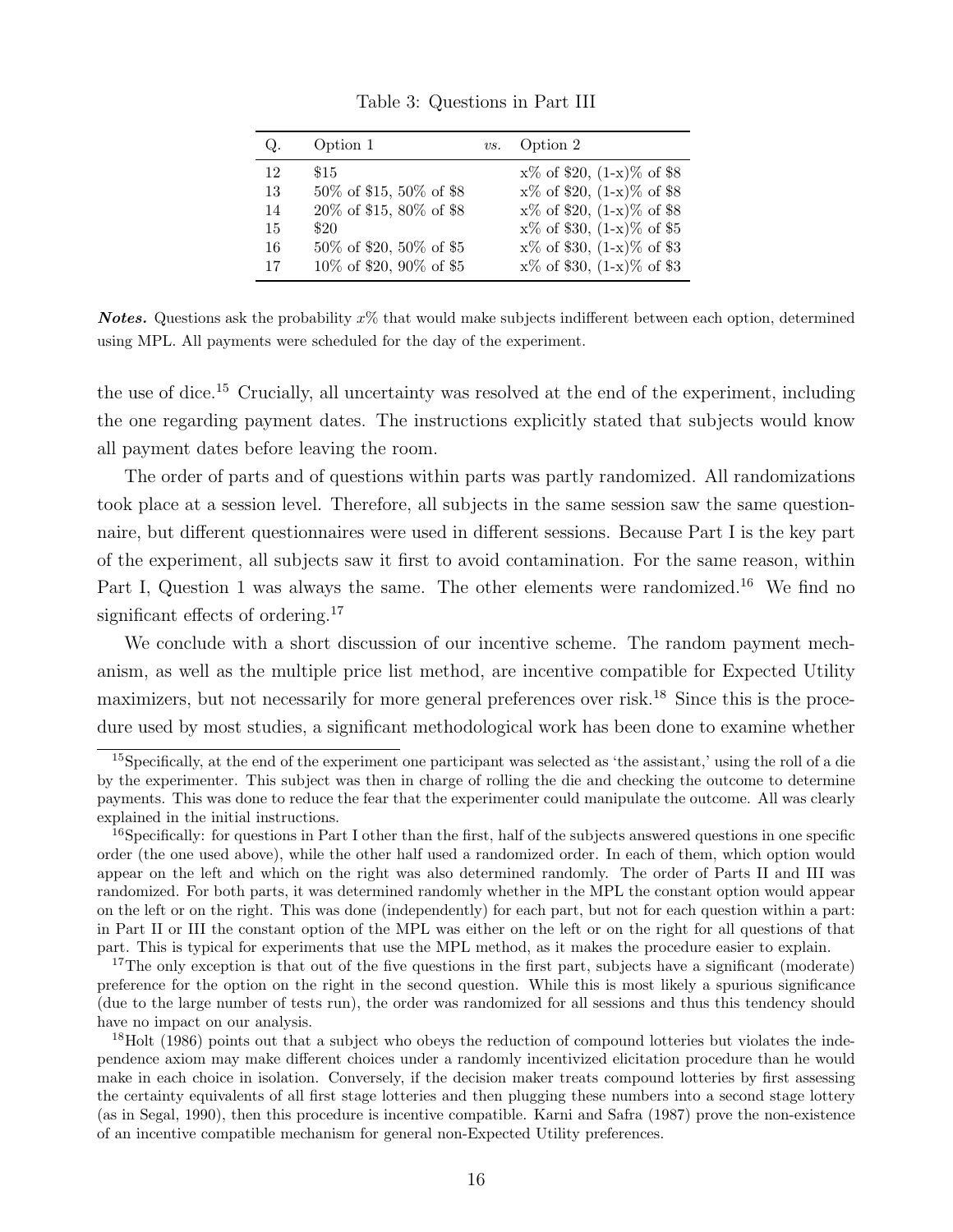this creates relevant differences, with some reassuring results.<sup>19</sup>

### 4.2 Results

We start with two preliminary results. First, most subjects  $(82\%)$  exhibit convex discounting. Second, the large majority of subjects gave monotone answers to MPL questions: 13% gave a non-monotone answer in at least one of the 12 MPL questions, and only 4.6% gave non-monotone answers in more than one. These are substantially lower numbers (i.e., fewer violations) than what previous studies have found (Holt and Laury, 2002).<sup>20</sup>

#### 4.2.1 Risk Aversion over Time Lotteries

Our main variable of interest is each subject's risk attitude towards time lotteries, which can be measured in three different ways. First, we can measure it using Question 1 of Part I, the first question that subjects see. Second, we can look at the answers to all five questions in Part I and ask whether subjects exhibited RATL in the majority of them (for the purpose of this section, we say that subjects are RATL in a given question if, in that question, they chose the option with the smallest variance of the payment date). A third way is to look at the answers given in Questions 10 and 11 of Part II, using MPL.

Table 4 presents the percentage of RATL answers for each of these measures. The results are consistent: in most questions, especially in the Long treatment, the majority of subjects are RATL. In Question 1, the proportions are about 66% for the Long treatment and 56% for the Short one. Notice that subjects are still RATL when both options are risky but one of the options is a mean preserving spread of the other (Questions 4 and 5). Thus, the data suggest an aversion to mean preserving spreads, not simply an attraction towards certainty.<sup>21</sup> In addition, the majority of subjects are RATL in at least one of the two MPL questions (Questions 10 and 11).

In most questions, RATL is stronger in the Long rather than in the Short treatment.<sup>22</sup> This is

<sup>19</sup>Beattie and Loomes (1997), Cubitt et al. (1998) and Hey and Lee (2005) all compare the behavior of subjects in randomly incentivized treatments to those that answer just one choice, and find little difference. Also encouragingly, Kurata et al. (2009) compare the behavior of subjects that do and do not violate Expected Utility in the Becker-DeGroot-Marschak procedure (which is strategically equivalent to MPL) and find no difference. On the other hand, Freeman et al. (2015) find that subjects tend to choose the riskier lottery more often in choices from lists than in pairwise choices.

<sup>&</sup>lt;sup>20</sup>The non-monotone behavior did not concentrate in any specific question. Following the typical approach in the literature, these answers are disregarded. Alternatively, we could have dropped any subject that exhibits a non-monotone behavior at least once. Doing so does leave our results essentially unchanged (as to be expected given the number of them).

<sup>&</sup>lt;sup>21</sup>We also note that we find no gender differences in RATL, or relationship with results in the SATMath or the total SAT.

 $^{22}$ In Question 10, subjects appear to be more RSTL in the Long than in the Short treatment. This could reflect a genuine preference, or it could be because of the specifics of the MPL for this question: to be RATL in the Long treatment, a subject would have to 'switch' very close to the end of the list (row 18 out of 21). It is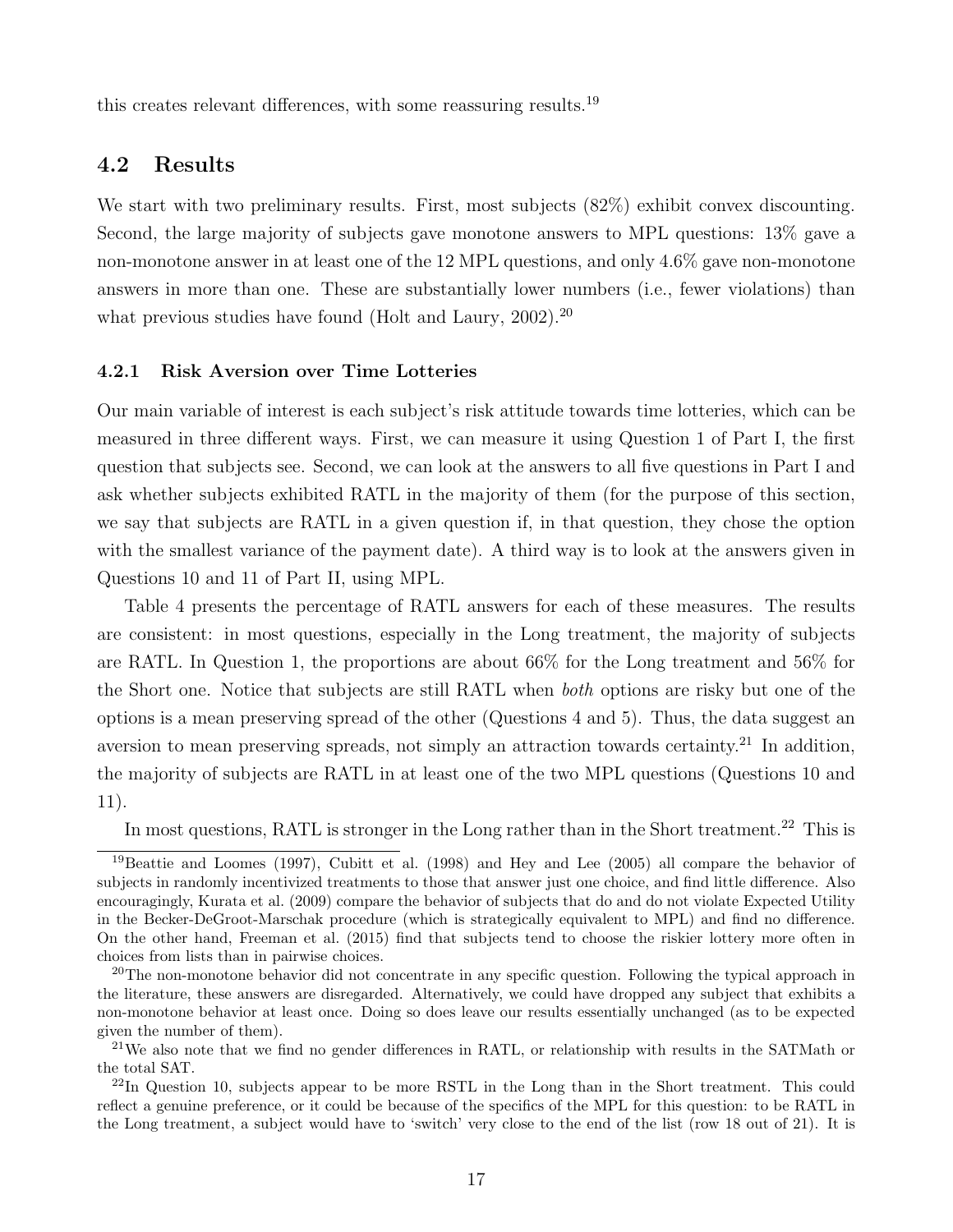|                    |                         |                         |                          | $- - - - - - - - - - -$ |                        |                        |                        |
|--------------------|-------------------------|-------------------------|--------------------------|-------------------------|------------------------|------------------------|------------------------|
| Question           | Long                    | Short                   |                          |                         |                        |                        |                        |
| T                  | 65.71                   | 56.04                   | Frequency of<br>RATL     | Long Delay              |                        | Short Delay            |                        |
| $\overline{2}$     | 50.48                   | 54.95                   |                          | Percent                 | Cum.                   | Percent                | Cum.                   |
| 3<br>4<br>$\bf 5$  | 48.57<br>64.76<br>73.33 | 37.36<br>38.46<br>52.75 | 0<br>1<br>$\overline{2}$ | 2.86<br>9.52<br>22.86   | 2.86<br>12.38<br>35.24 | 9.89<br>16.48<br>24.28 | 9.89<br>26.37<br>50.55 |
| Majority in 1-5    | 64.76                   | 49.45                   | 3                        | 23.81                   | 59.05                  | 26.37                  | 76.92                  |
| 10<br>11           | 44.23<br>57.28          | 54.44<br>41.11          | $\overline{4}$<br>5      | 28.57<br>12.38          | 87.62<br>100.00        | 19.78<br>3.30          | 96.70<br>100           |
| Either in 10 or 11 | 64.07                   | 66.66                   |                          |                         |                        |                        |                        |

Table 4: Percentage of RATL in each

question

Table 5: Frequency of RATL answers in Part I

intuitive: when the time horizon is relatively short, the difference between the options decreases and subjects should become closer to being indifferent – and their choices closer to an even split. In the Long treatment the difference in time horizon increases, and so does the differences between the options. While the standard model suggests that this should push more strongly towards RSTL, the opposite holds in our data.

While most answers are consistent with RATL, it could be that a non-trivial fraction of our subjects still consistently chooses the risky option, as predicted by DEU. However, Table 5 shows that the fraction of subjects who does so is minuscule in the Long treatment (2.86%) and very small in the Short one  $(9.89\%)$ . By contrast, in the Long treatment almost  $41\%$  give risk averse answers at least 4 out of 5 times, and 59% at least three times. (These numbers are about 23% and 48.45% in the short treatment.)

Result 1. The majority of subjects is RATL. This is more pronounced in the Long rather than Short treatment. Only a very small fraction is consistently RSTL.

#### 4.2.2 RATL and convexity, probability weighting, and atemporal risk aversion

In this subsection we analyze the relationship between RATL and convex discounting, violations of Expected Utility, and atemporal risk aversion. With DEU, all subjects with convex discounting should be RSTL; in turn, this means that such tendency should be negatively related to convexity of the discount function. With EZ, RATL should be positively correlated with atemporal risk aversion. With DPWU, only subjects who underweight probabilities should exhibit RATL.

We test these predictions using our data. We quantify convexity of the discount function, violations of Expected Utility, and atemporal risk aversion using the MPL measures collected

well-known that with MPL subjects tend to switch close to the middle of the table, generating a bias towards RSTL in this case. (In all other cases, the switching point exhibited by an RATL subject was after the middle but closer to it.)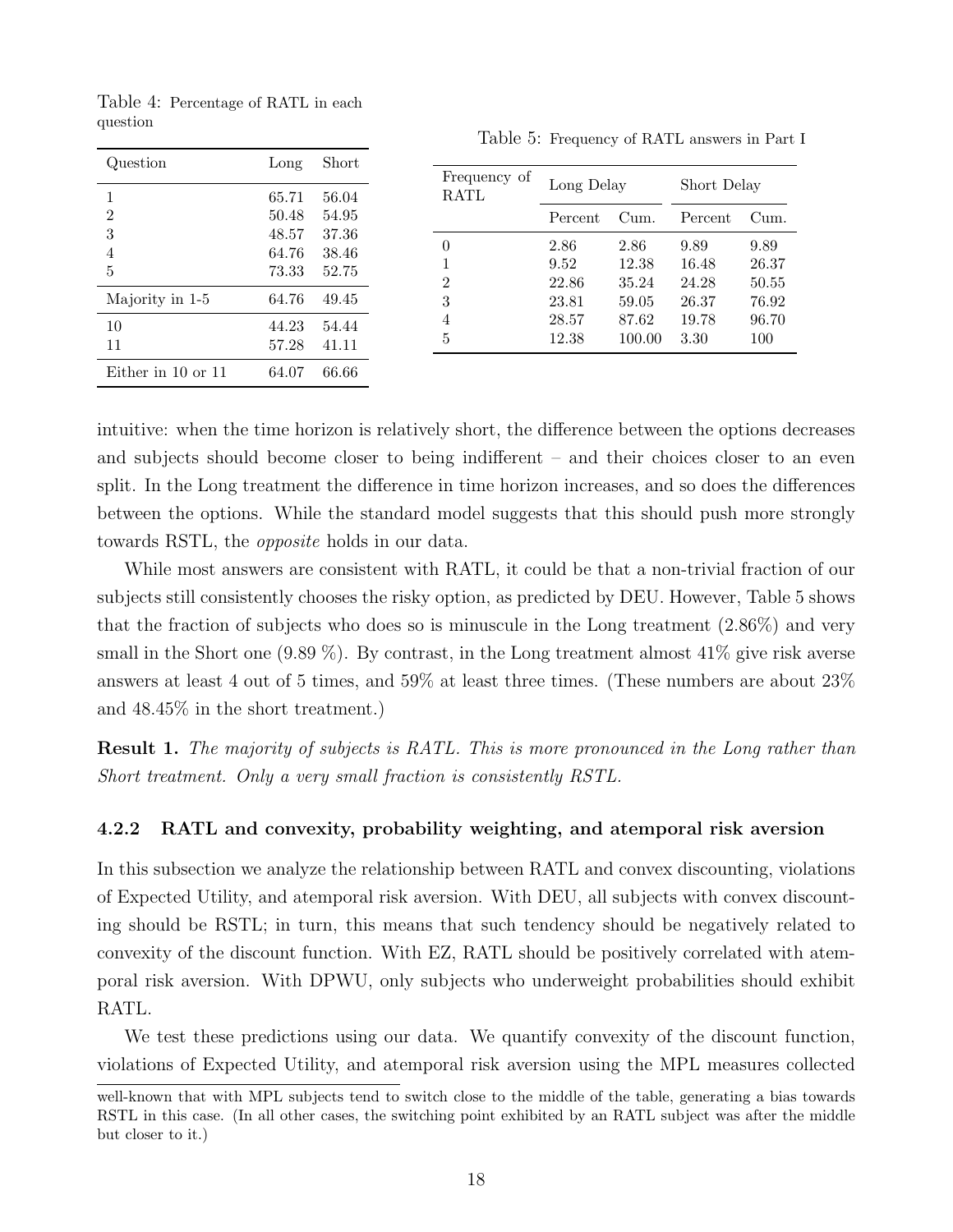in Parts II and III. We first analyze RATL in the restricted samples of subjects with convex discounting, those who behave according to Expected Utility, and those who do not underweight probabilities. We then move to the regression analysis.

As previously described, we determine which subjects have convex discounting based on their answers to Questions 7, 8, and 9 in Part II.

There are two related measures of violations of Expected Utility, constructed using questions from Part III. The first measure uses answers from Questions 12 and 13, or 12 and 14 (see Table 3) to determine if subjects display what is typically called certainty bias (Kahneman and Tversky, 1979).<sup>23</sup> This is the relevant measure for our analysis since subjects who underweight probabilities must also display certainty bias. We find that a small number of subjects do  $(15.71\%)$ <sup>24</sup>

The second measure uses the answers to Questions 12, 13, and 14 to determine whether they are jointly consistent with Expected Utility. Since this is a very demanding requirement (it is well-known that these measures can be noisy), we consider as "approximately Expected Utility" those subjects who abide by Expected Utility in all three questions, allowing for a "one-line mistake" – more precisely, they would be consistent with Expected Utility if we changed their answer to these questions by one line. These are 39.89% of the pool (43.3% and 36.67% in the Long and Short treatments, respectively).

Table 6 shows that, based on the four different measures, subjects are still RATL in each of the subsamples described above. The table also shows the results of Chi-squared tests on whether subjects in each of subsample are statistically different from those outside of it. Using Question 1, subjects in any of these subsamples are not statistically different from those in their complements at the 5% level. Moreover, in all treatments and for all RATL measures, certaintybiased subjects are statistically indistinguishable from those with no certainty bias at the 5% level. Similarly, approximately Expected Utility subjects were statistically different from the rest of the population only for the Short treatment and only for Question 10 – where approximately Expected Utility subjects tend to be more RATL (the opposite of the prediction of DPWU). Subjects with convex discounting were only statistically different for the Short treatments in the

<sup>&</sup>lt;sup>23</sup>Suppose that in Question 12 the subject switches at  $x_{12}$ , while in Question 13 she switches at  $x_{13}$ . If the subject follows Expected Utility, we should have  $2x_{13} = x_{12}$ . A certainty-biased subject would instead have  $x_{12} > 2x_{13}$ ; because she is attracted by the certainty of Option 1 in Question 12, she demands a high probability of receiving the high prize in Option 2 to be indifferent. Thus, the answers to Question 12 and 13 allow us to identify subjects who are certainty biased and to quantify the bias (by  $x_{12} - 2x_{13}$ ). A similar measure can be obtained from the answers to Questions 12 and 14. In what follows, when we want to focus on subjects who are certainty biased, we focus on the measure obtained from Questions 12 and 13 (the results using the measure obtained from Questions 12 and 14 are essentially identical and are reported in Appendix C). When we need to quantify certainty bias (in the regression analysis), we use instead the principal component of the two measures, which should reduce the observation error (essentially identical results hold using either of the two measures or their average.)

 $24$ These small numbers are not surprising: it is a stylized fact that certainty bias is less frequent when stakes are small, as in our experiment (Conlisk, 1989; Camerer, 1989; Burke et al., 1996; Fan, 2002; Huck and Müller, 2012). See the discussion in Cerreia-Vioglio et al. (2015).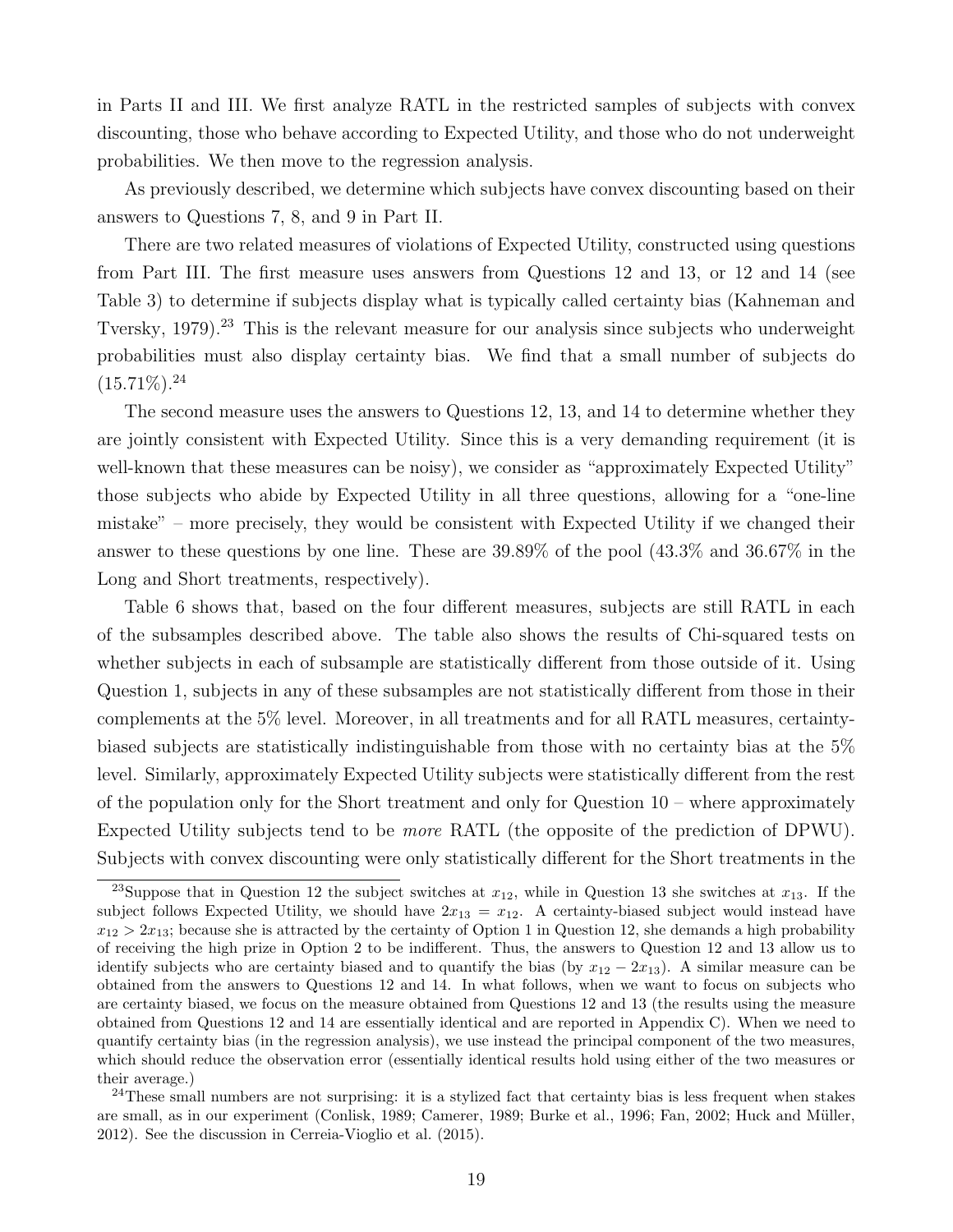| Sample                                                       | Convex Discounting               |                                             |                                   | Approximately Expected Utility          | No Certainty Bias                 |                                  |
|--------------------------------------------------------------|----------------------------------|---------------------------------------------|-----------------------------------|-----------------------------------------|-----------------------------------|----------------------------------|
| Treatment                                                    | Long                             | Short                                       | Long                              | Short                                   | Long                              | Short                            |
| Question 1<br>Majority in Q1-5<br>Question 10<br>Question 11 | 67.78<br>65.56<br>46.07<br>57.95 | $50.70*$<br>$43.66**$<br>52.86<br>$44.29**$ | 66.67<br>64.29<br>54.76*<br>64.29 | 60.61<br>$60.61*$<br>$68.75**$<br>56.25 | 67.50<br>68.75*<br>47.50<br>54.43 | 55.00<br>50.00<br>51.90<br>48.10 |
| <i><b>Observations</b></i>                                   | 90                               | 71                                          | 42                                | 33                                      | 80                                | 80                               |

Table 6: Proportion of RATL subjects

Notes. The first row measures RATL using Question 1. The second row identifies as RATL subjects who chose the safe option in the majority of Questions 1-5. The third and fourth rows use answers to MPL Questions 10 and 11. Columns present the proportion of RATL subjects in the subsamples of subjects with convex discounting, approximately Expected Utility, and those with no Certainty Bias as measured using Questions 12 and 13. <sup>∗</sup> and ∗∗ denote significance at the 10% and 5% level in a Chi-squared test of whether each subset is different from its complement.

Majority of Questions 1-5 and in Question 11.<sup>25</sup> These results are in direct contrast with the predictions of DEU and probability weighting models: according to the former, there should be no RATL with convex discounting; according to the latter, there should be no RATL without certainty bias, or within approximately Expected Utility subjects.

A regression analysis confirms these results. Table 7 presents the coefficients of Probit regressions of RATL with our measures of certainty bias and of convexity as independent variables. (Essentially identical results hold when considering each in isolation; see Appendix C.) Two patterns emerge. First, certainty bias is generally not related to RATL. With the exception of the Short treatment in Question 10 (regression 6), certainty bias is either statistically insignificant, even at the 10% level, or its sign is the opposite of what theory predicts. Second, there is only a significant relationship between convexity and RATL for the Short treatment, and only for the RATL measures using the majority of Questions 1-5 or Question 11 (regressions 4 and 8). In all other regressions, convexity is either insignificant at the 10% level, or it has the opposite sign relative to what theory predicts. Both patters contradict the predictions of DEU and DPWU.

Lastly, we examine the relationship between RATL and atemporal risk aversion. Table 8 presents the coefficients from a Probit regression, with our four RATL measures as dependent variables and the degree of risk aversion (as measured in Question 12) as the independent variable. Consistently with EZ, the coefficients are positive and, with the exception of the Short treatment in Question 1, they were all statistically significant at the 5% level. In fact, all treatments in Questions 10 and 11 were statistically significant at the 1% level. Similar results hold constructing risk aversion from Question 15 or using a linear probability model.

 $25$ Even this should be taken with caution: since we are simultaneously running 24 tests, this can easily be spurious.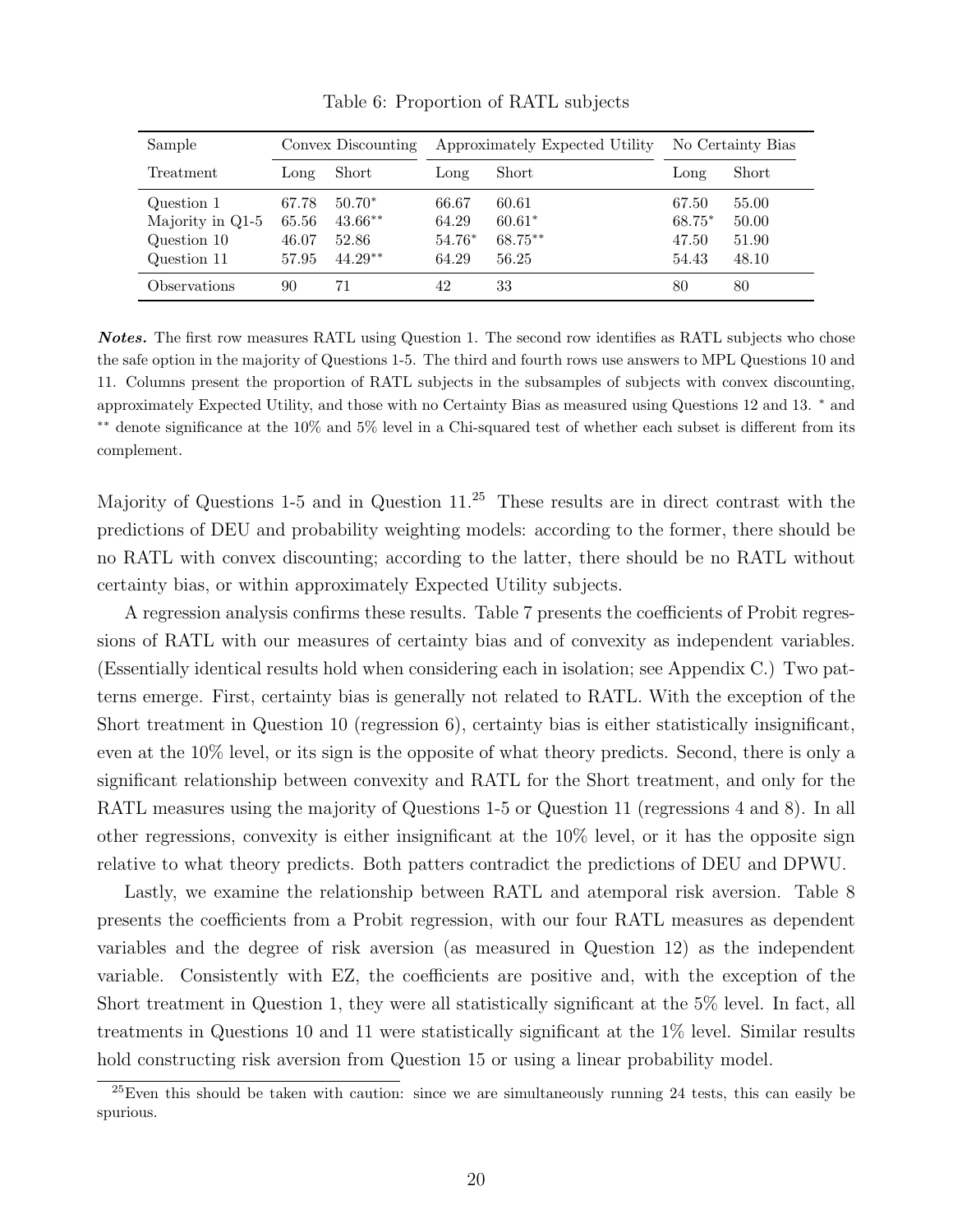| Dep. Variable  | RATL Q1   |                   |                   | RATL Majority Q1-5 |                   | RATL Q10  | RATL Q11          |           |
|----------------|-----------|-------------------|-------------------|--------------------|-------------------|-----------|-------------------|-----------|
| Treatment      | Long      | Short             | Long              | Short              | Long              | Short     | Long              | Short     |
| (Probit)       | (1)       | $\left( 2\right)$ | $\left( 3\right)$ | $\left( 4\right)$  | $\left( 5\right)$ | (6)       | $\left( 7\right)$ | (8)       |
| Certainty Bias | $-.25*$   | .18               | $-.20$            | .18                | $-.03$            | $.44***$  | .16               | .23       |
|                | $(-1.94)$ | (1.17)            | $(-1.60)$         | (1.20)             | $(-.25)$          | (2.77)    | (1.42)            | (1.52)    |
| Convexity      | $4.27*$   | $-4.45$           | .06               | $-11.10***$        | 3.47              | $-1.77$   | .99               | $-7.73**$ |
|                | (1.82)    | $(-1.29)$         | (.03)             | $(-2.86)$          | (1.64)            | $(-1.29)$ | (.46)             | $(-2.16)$ |
| Constant       | .19       | $.28*$            | $.39**$           | .19                | $-.26$            | .16       | .19               | .12       |
|                | (1.07)    | (1.82)            | (2.15)            | (1.20)             | $(-1.52)$         | (1.03)    | (1.08)            | (.79)     |
| Pseudo- $R^2$  | .06       | .02               | .02               | .01                | .02               | .07       | .02               | .06       |
| Obs.           | 92        | 86                | 92                | 86                 | 92                | 85        | 92                | 85        |

Table 7: Probit Regressions: RATL and Convexity and Certainty Bias

Notes. Dependent variables are indicated in the first row. Coefficients in brackets are z-statistics. \*, \*\*, and \*\*\* denote significance at the 10%, 5% and 1% level.

| Dep. Variable              | RATL Q.1 |                   | RATL Majority Q.1-5 |                   | RATL Q.10 |           | RATL Q.11 |           |
|----------------------------|----------|-------------------|---------------------|-------------------|-----------|-----------|-----------|-----------|
| Treatment                  | Long     | Short             | Long                | Short             | Long      | Short     | Long      | Short     |
| (Probit)                   | (1)      | $\left( 2\right)$ | $\left( 3\right)$   | $\left( 4\right)$ | (5)       | (6)       | (7)       | (8)       |
| Risk Aversion,             | $.336**$ | .175              | $.308**$            | $.341**$          | $.459***$ | $.435***$ | $.571***$ | $.239***$ |
| Atemporal                  | (2.41)   | (1.30)            | (2.27)              | (2.40)            | (3.27)    | (2.91)    | (3.81)    | (1.75)    |
| Constant                   | .07      | $-.01$            | .07                 | $-.34*$           | $-.60***$ | $-.27$    | $-.37***$ | $-.19$    |
|                            | (0.38)   | $(-0.07)$         | (0.38)              | $(-1.79)$         | $(-3.01)$ | $(-1.47)$ | $(-1.87)$ | $(-1.08)$ |
| Pseudo- $R^2$              | 0.047    | 0.014             | 0.040               | 0.049             | 0.083     | 0.076     | 0.121     | 0.025     |
| <i><b>Observations</b></i> | 101      | 90                | 101                 | 90                | 101       | 89        | 100       | 89        |

Table 8: Probit Regressions: RATL and Atemporal Risk Aversion

Notes. Dependent variables are indicated in the first row. Atemporal risk aversion measure is obtained from Question 12. RATL measures were obtained from Question 1 (Regressions 1 and 2), having chosen the safe option in the majority of Questions 1-5 (Regressions 3 and 4), and MPL Questions 10 and 11 (Regressions 5-8). Coefficients in brackets are z-statistics. \*, \*\*, and \*\*\* denote significance at the 10%, 5% and 1% level.

**Result 2.** Subjects who exhibit convex discounting, no certainty bias, or are approximately Expected Utility also have a tendency to be RATL. In fact, the proportions in these groups are almost identical to the one in the overall population. Regression analysis shows that RATL is unrelated to probability distortion and generally unrelated to convexity. It is, however, related to (atemporal) risk aversion.

These findings are not compatible with Discounted Expected Uitlity or with Discounted Probability Weighting Utility. Instead, they are compatible with Epstein Zin.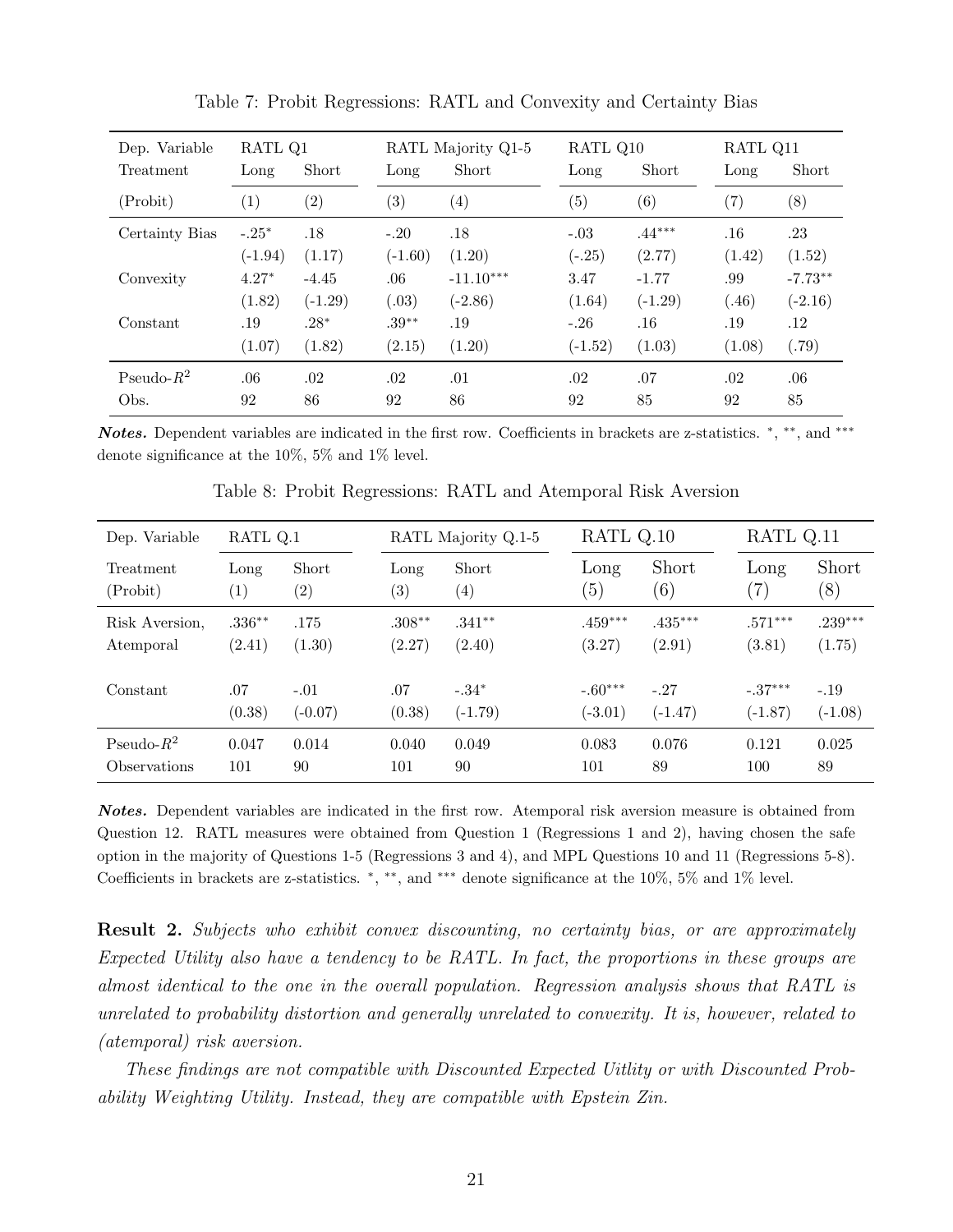## References

- Agranov, M. and P. Ortoleva (2015): "Stochastic Choice and Preferences for Randomization," Mimeo California Institute of Technology.
- Andersen, S., G. Harrison, M. Lau, and E. Rutstrom (2008): "Eliciting risk and time preferences," Econometrica, 76, 583–618.
- Andreoni, J. and C. Sprenger (2012): "Risk Preferences Are Not Time Preferences," American Economic Review, 102, 3357–76.
- Augenblick, N., M. Niederle, and C. Sprenger (forthcoming): "Working Over Time: Dynamic Inconsistency in Real Effort Tasks," Quarterly Journal of Economics.
- Bansal, R. and A. Yaron (2004): "Risks For the Long Run: A Potential Resolution of Asset Pricing Puzzles," Journal of Finance, 59, 1481 – 1509.
- BEATTIE, J. AND G. LOOMES (1997): "The Impact of Incentives upon Risky Choice Experiments," Journal of Risk and Uncertainty, 14, 155–68.
- Burke, M. S., J. R. Carter, R. D. Gominiak, and D. F. Ohl (1996): "An experimental note on the allais paradox and monetary incentives," *Empirical Economics*, 21, 617–632.
- CAMERER, C. F. (1989): "Does the Basketball Market Believe in the 'Hot Hand'?" American Economic Review, 79, pp. 1257–1261.
- Cerreia-Vioglio, S., D. Dillenberger, and P. Ortoleva (2015): "Cautious Expected Utility and the Certainty Effect," Econometrica, 83, 693–728.
- Chen, X., J. Favilukis, and L. S. (2013): "An estimation of economic models with recursive preferences," Quantitative Economics, 4, 39–83.
- Chesson, H. W. and W. K. Viscusi (2003): "Commonalities in Time and Ambiguity Aversion for Long-Term Risks<sup>\*</sup>," *Theory and Decision*, 54, 57–71.
- CONLISK, J. (1989): "Three variants on the Allais example," *American Economic Review*, 79, 392–407.
- CUBITT, R., C. STARMER, AND R. SUGDEN (1998): "On the Validity of the Random Lottery Incentive System," Experimental Economics, 1, 115–131.
- DEAN, M. AND P. ORTOLEVA (2015): "Is it All Connected? A Testing Ground for Unified Theories of Behavioral Economics Phenomena," Mimeo, Columbia University.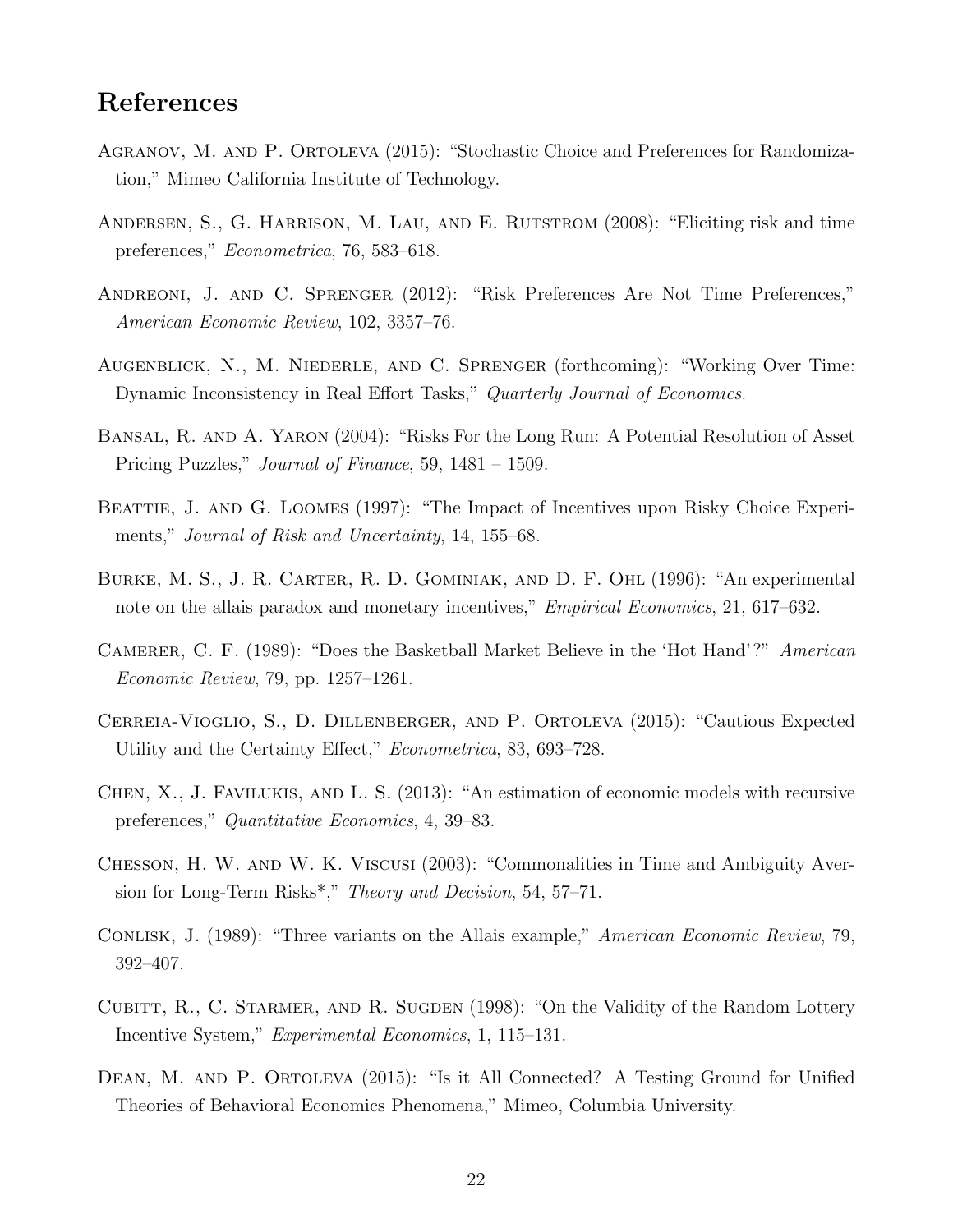- Eliaz, K. and P. Ortoleva (forthcoming): "Multidimensional Ellsberg," Management Science.
- EPPER, T. AND H. FEHR-DUDA (2015): "The missing link: Unifying risk taking and time discounting," Mimeo, University of Zurich.
- Epper, T., H. Fehr-Duda, and A. Bruhin (2011): "Viewing the future through a warped lens: Why uncertainty generates hyperbolic discounting," Journal of Risk and Uncertainty, 43, 169–203.
- Epstein, L. and S. Zin (1989): "Substitution, risk aversion, and the temporal behavior of consumption and asset returns: A theoretical framework," Econometrica, 57, 937–969.
- Epstein, L. G., E. Farhi, and T. Strzalecki (2014): "How Much Would You Pay to Resolve Long-Run Risk?" American Economic Review, 104, 2680–97.
- FAN, C.-P. (2002): "Allais paradox in the small," Journal of Economic Behavior & Organization, 49, 411–421.
- FREEMAN, D., Y. HALEVY, AND T. KNEELAND (2015): "Eliciting risk preferences using choice lists," Mimeo, University of British Columbia.
- GHIRARDATO, P. AND M. MARINACCI (2001): "Risk, ambiguity, and the separation of utility and beliefs," Mathematics of Operations Research, 864–890.
- GUL, F. (1991): "A theory of disappointment aversion," *Econometrica*, 59, 667–686.
- Halevy, Y. (2008): "Strotz meets Allais: Diminishing impatience and the certainty effect," American Economic Review, 98, 1145–1162.
- HEY, J. AND J. LEE (2005): "Do Subjects Separate (or Are They Sophisticated)?" Experimental Economics, 8, 233–265.
- HOLT, C. AND S. LAURY (2002): "Risk aversion and incentive effects," American Economic Review, 92, 1644–1655.
- HOLT, C. A. (1986): "Preference Reversals and the Independence Axiom," American Economic Review, 76, 508–15.
- HUCK, S. AND W. MÜLLER  $(2012)$ : "Allais for all: Revisiting the paradox in a large representative sample," Journal of Risk and Uncertainty, 44, 261–293.
- Kahneman, D. and A. Tversky (1979): "Prospect theory: an analysis of choice under risk," Econometrica, 47, 263–291.